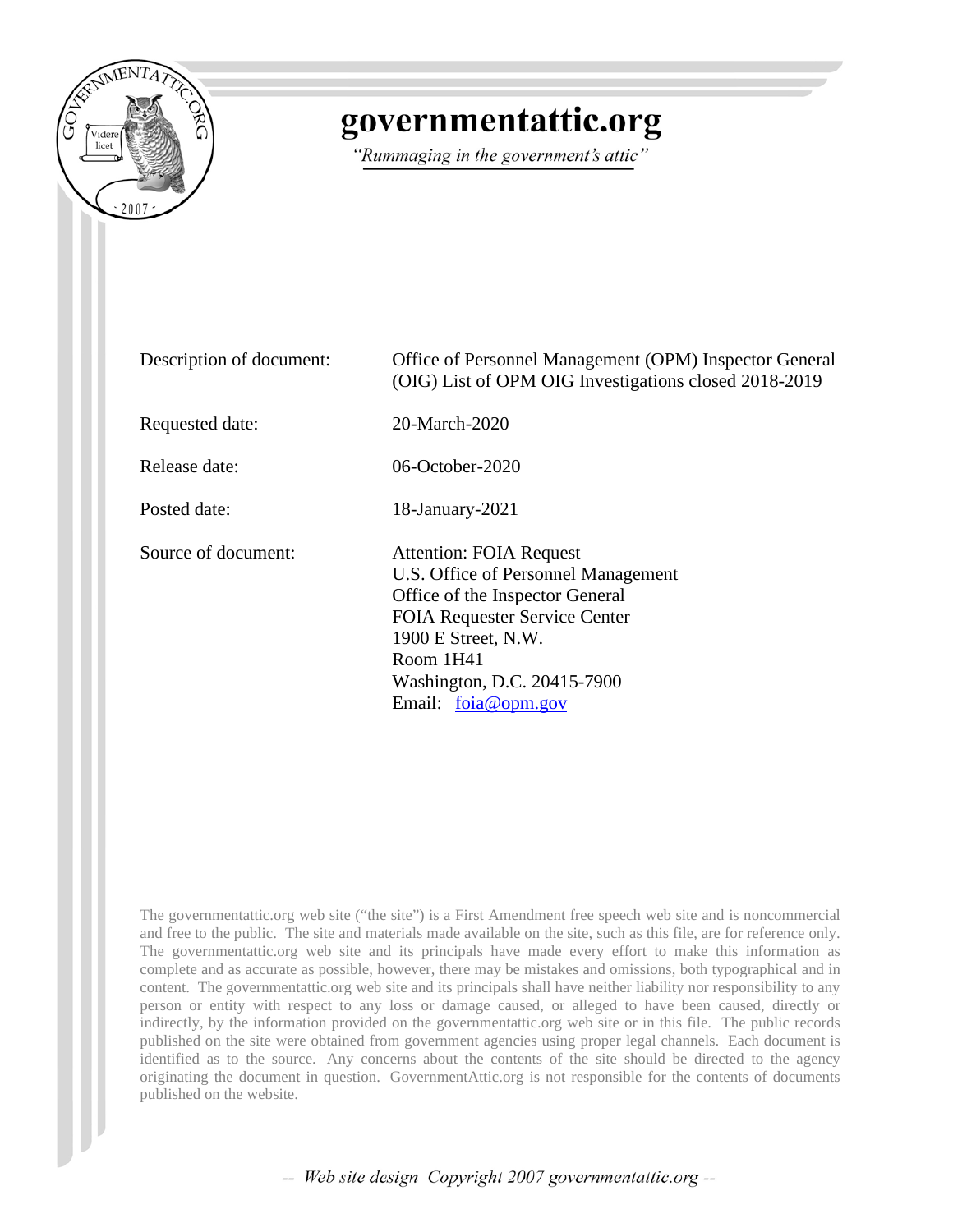

UNITED STATES OFFICE OF PERSONNEL MANAGEMENT Washington, DC 20415

Office of the Inspector General

October 6, 2020

*Sent via email* 

FOIA Request # 2020-03867

This is in response to your Freedom of Information Act (FOIA) request made on March 20, 2020, to the U.S. Office of Personnel Management (OPM) Office of the Inspector General (OIG). In that request, you asked for a listing of OPM OIG investigations closed during 2018 and 2019. On September 10, 2020, you provided clarification to our office regarding what specific information should be included in response to your request.

The OPM OIG conducted a thorough search for records and located nine pages responsive to your request. All nine pages are being released in full.

For your information, Congress excluded three discrete categories of law enforcement and national security records from the requirements ofFOIA. *See* 5 U.S.C. § 552(c). This response is limited to those records that are subject to the requirements of the FOIA. This is a standard notification that is given to all our requesters and should not be taken as an indication that excluded records do, or do not, exist.

I trust that this information fully satisfies your request. If you need any further assistance or would like to discuss any aspect of your request, please do not hesitate to contact me at opmoigfoia@opm.gov or (202) 606-1200.

Additionally, you may contact the Office of Government Information Services **(OGIS)** to inquire about the FOIA mediation services they offer. The contact information for OGIS is as follows:

> Office of Government Information Services National Archives and Records Administration 8601 Adelphi Road-OGIS College Park, Maryland 20740 Email: ogis@nara.gov Telephone: 202-741-5770 Toll-free: 1-877-684-6448 Facsimile: 202-741-5769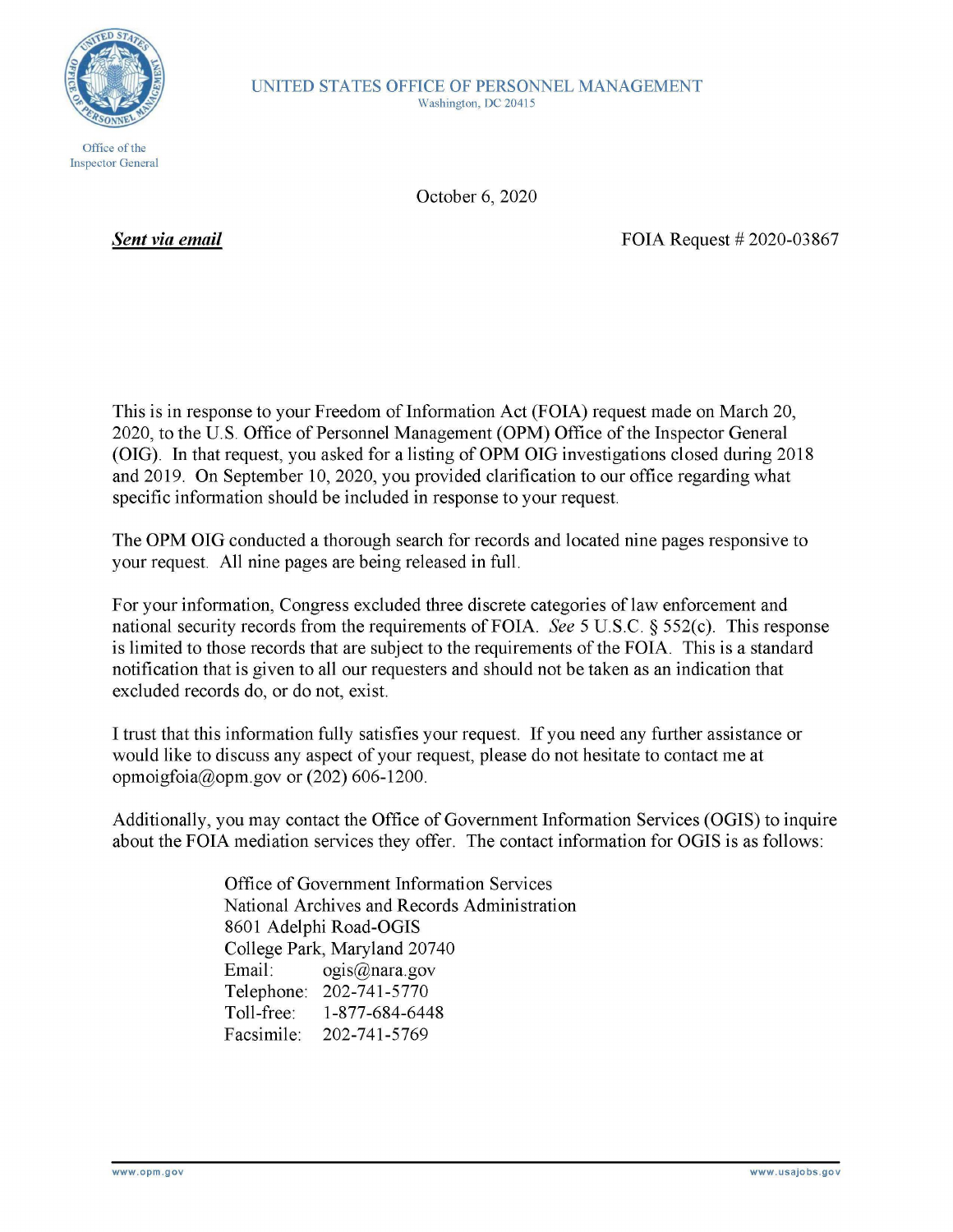FOIA # 2020-06781

If you are not satisfied with the response to this request, you may administratively appeal by writing to:

> FOIA Appeals Officer Office of the Inspector General U.S. Office of Personnel Management 1900 E Street, NW Room 6400 Washington, DC 20415

You may also transmit your appeal electronically by writing to opmoigfoia@opm.gov. Please include a copy of your initial request, a copy of this letter, and a statement explaining why you disagree with our decision. You should write "Freedom of Information Act Appeal" on the front of the envelope and on the first page of the appeal letter, or, if you transmit your appeal electronically, in the subject line of the email. Your appeal must be postmarked or electronically transmitted within 90 days of the date of the response to your request.

**Due to COVID-19, the OIG strongly encourages the submission of Freedom of Information/Privacy Act appeals via email. We apologize for any inconvenience and appreciate your understanding.** 

Regards,

 $\bigcup_{\rightarrow\infty}\bigcup_{\rightarrow\infty}$ 

Andrew P. Kirby Attorney-Advisor

Attachments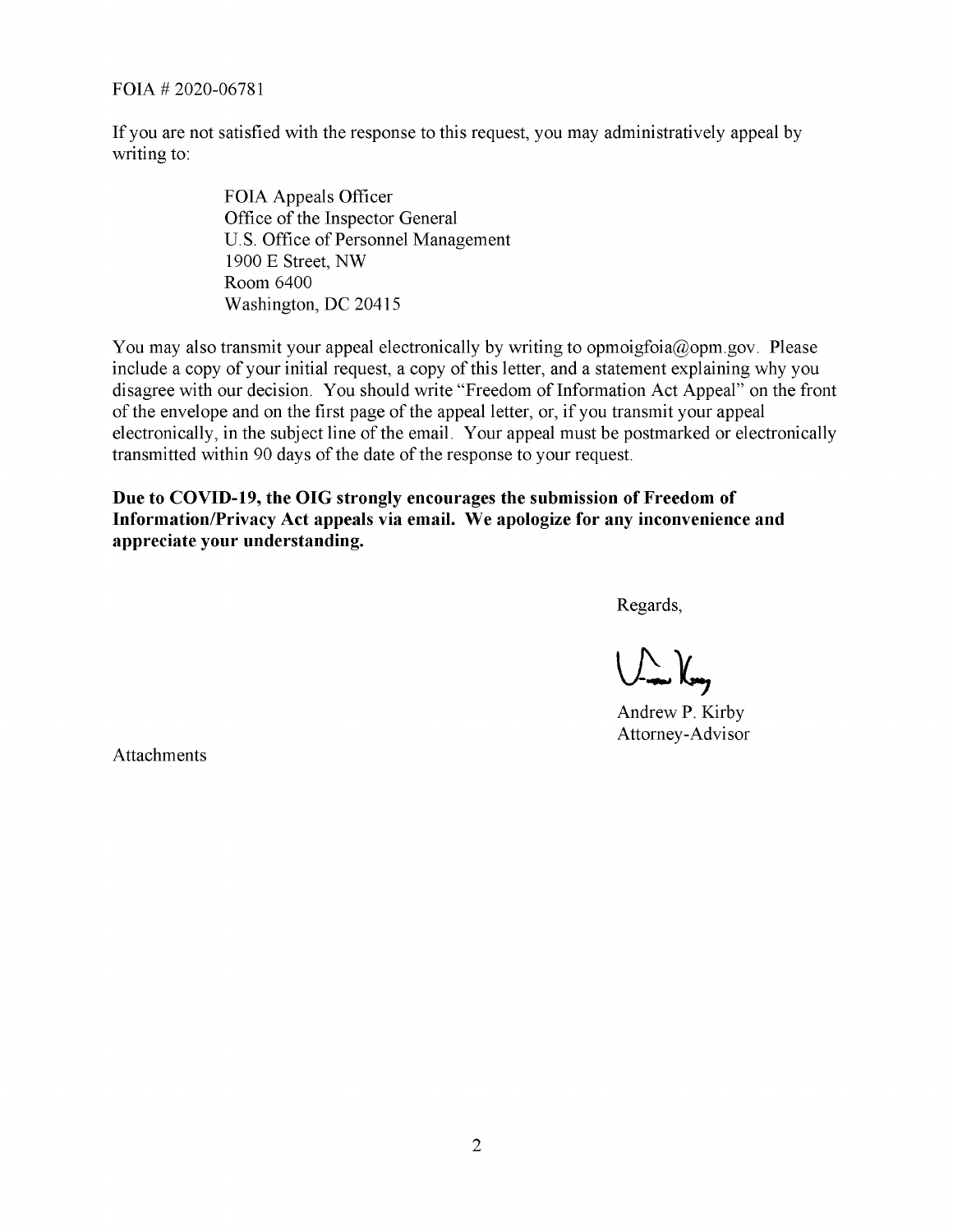|                    | <b>Date Investigation</b> |                                        |                                                     |                                              |                                                 |                       |                                             |                         |
|--------------------|---------------------------|----------------------------------------|-----------------------------------------------------|----------------------------------------------|-------------------------------------------------|-----------------------|---------------------------------------------|-------------------------|
| <b>Case Number</b> | <b>Closed</b>             | Closed Status                          | <b>OPM Organization</b>                             | Program<br>FEHBP (Federal                    | Allegation                                      | Allegation Subtype    | <b>Disposition Summary</b>                  | <b>OPM Recovery Net</b> |
|                    |                           |                                        | Healthcare and                                      | Employees Health                             |                                                 |                       |                                             |                         |
| 2011 00023         | 11/20/2019                | No Action Required                     | nsurance                                            | Benefits Program)                            | Pill Mill/Drug Diversion                        | Enrollee/Member       |                                             | 15,840.05               |
|                    |                           |                                        |                                                     | FEHBP (Federal                               | Forgery, Identity Theft,                        |                       |                                             |                         |
| 12009 00123        | 06/18/2018                | Complete                               | Healthcare and<br>Insurance                         | Employees Health<br>Benefits Program)        | Kickback, Phantom<br>Provider                   | Pharmacy              | Criminal Action                             | 348,158.17              |
|                    |                           |                                        |                                                     | FEHBP (Federal                               |                                                 |                       |                                             |                         |
|                    |                           |                                        | Healthcare and                                      | Employees Health                             |                                                 |                       |                                             |                         |
| 2010 00440         | 03/20/2018                | Complete                               | Insurance                                           | Benefits Program)<br>FEHBP (Federal          | Services Not Rendered                           |                       | Criminal Action                             | 0.00                    |
|                    |                           |                                        | Healthcare and                                      | Employees Health                             |                                                 | Physician Group       |                                             |                         |
| I 2011 00006       | 11/20/2019                | No Action Required                     | Insurance                                           | Benefits Program)                            | <b>Services Not Rendered</b>                    | Practice              |                                             | 564,405.75              |
|                    |                           |                                        | Healthcare and                                      | FEHBP (Federal<br>Employees Health           |                                                 |                       |                                             |                         |
| I 2010 00534       | 11/20/2019                | No Action Required                     | Insurance                                           | Benefits Program)                            | Services Not Rendered                           | Physician             |                                             | 62,137.13               |
|                    |                           |                                        |                                                     | FEHBP (Federal                               |                                                 |                       |                                             |                         |
|                    |                           |                                        | Healthcare and                                      | Employees Health                             |                                                 |                       |                                             |                         |
| 2010 00539         | 11/20/2019                | No Action Required                     | Insurance                                           | Benefits Program)<br>FEHBP (Federal          | Services Not Rendered                           | Physician             |                                             | 62,765.59               |
|                    |                           |                                        | Healthcare and                                      | <b>Employees Health</b>                      | Not Medically                                   |                       |                                             |                         |
| 2011 00250         | 12/09/2019                | No Action Required                     | Insurance                                           | Benefits Program)                            | Necessary                                       |                       |                                             |                         |
|                    |                           |                                        | Healthcare and                                      | FEHBP (Federal<br>Employees Health           |                                                 |                       |                                             |                         |
| 2011 00050         | 04/26/2018                | Complete                               | nsurance                                            | Benefits Program)                            | Off-Label Marketing                             | Drug Manufacturer     | Civil Action                                | 381,634.67              |
|                    |                           |                                        |                                                     | FEHBP (Federal                               |                                                 |                       |                                             |                         |
| 1201100829         | 11/22/2019                | Complete                               | Healthcare and<br>nsurance                          | Employees Health<br>Benefits Program)        | Off-Label Marketing                             |                       | Acquitted, Civil Action,<br>Criminal Action | 1,071,374.99            |
|                    |                           |                                        |                                                     | FEHBP (Federal                               |                                                 |                       |                                             |                         |
|                    |                           |                                        | Healthcare and                                      | <b>Employees Health</b>                      |                                                 |                       |                                             |                         |
| 2011 00832         | 04/24/2019                | Complete                               | Insurance                                           | Benefits Program)<br>FEHBP (Federal          | Off-Label Marketing                             | Anesthesiologist      | Criminal Action                             | 90,825.00               |
|                    |                           |                                        | Healthcare and                                      | <b>Employees Health</b>                      |                                                 |                       |                                             |                         |
| I-12-00087         | 08/21/2018                | Complete                               | Insurance                                           | Benefits Program)                            | Services Not Rendered Ambulance                 |                       | Civil Action                                | 43,136.36               |
|                    |                           |                                        | Healthcare and                                      | FEHBP (Federal<br><b>Employees Health</b>    |                                                 |                       |                                             |                         |
| I 2006 00045       | 07/24/2018                | Complete                               | Insurance                                           | Benefits Program)                            | Miscoding/Upcoding                              |                       | <b>Administrative Action</b>                | 649.308.56              |
|                    |                           |                                        |                                                     | FEHBP (Federal                               |                                                 |                       |                                             |                         |
| 2009 00761         | 03/11/2019                |                                        | Healthcare and<br>Insurance                         | Employees Health<br>Benefits Program)        | Not Medically<br>Necessary                      | Physician             | Criminal Action                             | 555,897.30              |
|                    |                           | Complete                               |                                                     | FEHBP (Federal                               |                                                 |                       |                                             |                         |
|                    |                           |                                        | Healthcare and                                      | Employees Health                             | Not Medically                                   |                       |                                             |                         |
| 12-00095           | 02/04/2019<br>11/20/2019  | ack of Resources<br>No Action Requirec | nsurance                                            | Benefits Program)<br><b>Employee Express</b> | Necessary                                       | <b>DME Supplier</b>   |                                             |                         |
| $I-12-00166$       |                           |                                        | Employee Services                                   | FEHBP (Federal                               | Congressional Inquin<br>Kickback, Not Medically |                       |                                             |                         |
|                    |                           |                                        | Healthcare and                                      | <b>Employees Health</b>                      | Necessary, Services                             |                       | Civil Action, Criminal                      |                         |
| I-12-00311         | 09/19/2018                | Complete                               | Insurance                                           | Benefits Program)                            | Not Rendered<br>Miscoding/Upcoding,             | aboratory             | Action                                      | 28,477.75               |
|                    |                           |                                        |                                                     | FEHBP (Federal                               | Not Medically                                   |                       |                                             |                         |
|                    |                           |                                        | Healthcare and                                      | <b>Employees Health</b>                      | Necessary, Services                             | Physician Group       |                                             |                         |
| I-12-00386         | 08/08/2019                | Lack of Resources                      | Insurance                                           | Benefits Program)<br>FEHBP (Federal          | Not Rendered                                    | Practice              |                                             |                         |
|                    |                           |                                        | Healthcare and                                      | Employees Health                             |                                                 | Physician Group       |                                             |                         |
| I-12-00436         | 08/13/2018                | Complete                               | nsurance                                            | Benefits Program)                            | <b>Services Not Rendered</b>                    | Practice              | Civil Action                                | 23,986.53               |
| I-12-00438         | 06/13/2018                | Complete                               | National Background<br><b>Investigations Bureau</b> | Background<br>nvestigation                   | Fabrication (Recovery)                          | <b>OPM Contractor</b> | <b>Administrative Action</b>                |                         |
|                    |                           |                                        |                                                     | FEHBP (Federal                               |                                                 |                       |                                             |                         |
|                    |                           |                                        | Healthcare and                                      | Employees Health                             |                                                 |                       |                                             |                         |
| -12-00537          | 01/30/2018                | Complete                               | Insurance<br>National Background                    | Benefits Program)<br>Background              | Doctor Shopper                                  | Enrollee/Member       | Criminal Action                             | 549,607.43              |
| I-12-00636         | 02/02/2018                | Complete                               | <b>Investigations Bureau</b>                        | nvestigation                                 | Fabrication (Recovery)                          | OPM Contractor        | <b>Administrative Action</b>                | 105,432.34              |
|                    |                           |                                        |                                                     |                                              | OPM Program                                     |                       |                                             |                         |
|                    |                           |                                        |                                                     |                                              | Mismanagement, Other<br>OPM Program Fraud,      |                       |                                             |                         |
|                    |                           |                                        |                                                     |                                              | Waste, and Abuse                                |                       |                                             |                         |
| I-12-00647         | 01/30/2018                | Complete                               | OIG                                                 | Audits                                       | Complaint                                       | <b>OPM Contractor</b> | Criminal Action                             | 43,706.25               |
|                    |                           |                                        | Healthcare and                                      | FEHBP (Federal                               |                                                 |                       |                                             |                         |
| I-12-00675         | 11/20/2019                | No Action Required                     | Insurance                                           | Employees Health<br>Benefits Program)        | Identity Theft, Not<br>Medically Necessary      | Physician             |                                             | 0.00                    |
|                    |                           |                                        |                                                     |                                              | Billing Dispute,                                |                       |                                             |                         |
|                    |                           |                                        | Healthcare and                                      | FEHBP (Federal<br><b>Employees Health</b>    | Miscoding/Upcoding,<br>Not Medically            |                       |                                             |                         |
| I-13-00021         | 08/07/2019                | Complete                               | Insurance                                           | Benefits Program)                            | Necessary                                       |                       | Civil Action                                | 46,128.27               |
|                    |                           |                                        | Merit System                                        |                                              |                                                 |                       |                                             |                         |
| I-13-00150         | 03/26/2018                |                                        | Accountability &<br>Compliance                      | <b>Combined Federal</b><br>Campaign          | Charity Misconduct,<br>Embezzlement, Theft      | <b>OPM Contractor</b> | <b>Criminal Action</b>                      | 0.00                    |
|                    |                           | Complete                               | Federal Investigative                               | Background                                   | <b>Fabrication (Targeted</b>                    |                       |                                             |                         |
| I-13-00203         | 06/21/2018                | No Action Required                     | Services                                            | nvestigations                                | Review)                                         | <b>OPM Employee</b>   |                                             |                         |
|                    |                           |                                        |                                                     | FEHBP (Federal<br><b>Employees Health</b>    |                                                 |                       |                                             |                         |
| I-13-00320         | 02/21/2018                | Complete                               | Healthcare and<br>Insurance                         | Benefits Program)                            | Miscoding/Upcoding                              | hysician              | Criminal Action                             | 2,733.45                |
|                    |                           |                                        |                                                     | FEHBP (Federal                               |                                                 |                       |                                             |                         |
| I-13-00347         | 04/19/2018                | Complete                               | Healthcare and<br>Insurance                         | <b>Employees Health</b><br>Benefits Program) | Miscoding/Upcoding                              | aboratory.            | No Action Required                          |                         |
|                    |                           |                                        |                                                     | FEHBP (Federal                               |                                                 |                       |                                             |                         |
|                    |                           |                                        | Healthcare and                                      | <b>Employees Health</b>                      |                                                 |                       |                                             |                         |
| I-13-00628         | 11/08/2018                | Complete                               | Insurance                                           | Benefits Program)                            | Off-Label Marketing                             | Pharmacy              | <b>Prosecution Declined</b>                 |                         |
|                    |                           |                                        | Healthcare and                                      | FEHBP (Federal<br>Employees Health           |                                                 |                       | Civil Action, Criminal                      |                         |
| I-13-00672         | 01/23/2019                | Complete                               | Insurance                                           | Benefits Program)                            | Miscoding/Upcoding                              | Pharmacy              | Action                                      | 0.00                    |
|                    |                           |                                        |                                                     | FEHBP (Federal                               |                                                 |                       |                                             |                         |
| I-13-00740         | 07/23/2018                | Complete                               | Healthcare and<br>Insurance                         | <b>Employees Health</b><br>Benefits Program) | <b>Billing Dispute</b>                          | <sup>2</sup> hysician | <b>Prosecution Declined</b>                 |                         |
|                    |                           |                                        |                                                     | FEHBP (Federal                               |                                                 |                       |                                             |                         |
|                    |                           |                                        | Healthcare and                                      | Employees Health                             |                                                 |                       |                                             |                         |
| I-13-00745         | 08/23/2018                | Complete                               | Insurance                                           | Benefits Program)                            | Services Not Rendered Physician                 |                       | Civil Action                                | 138,762.38              |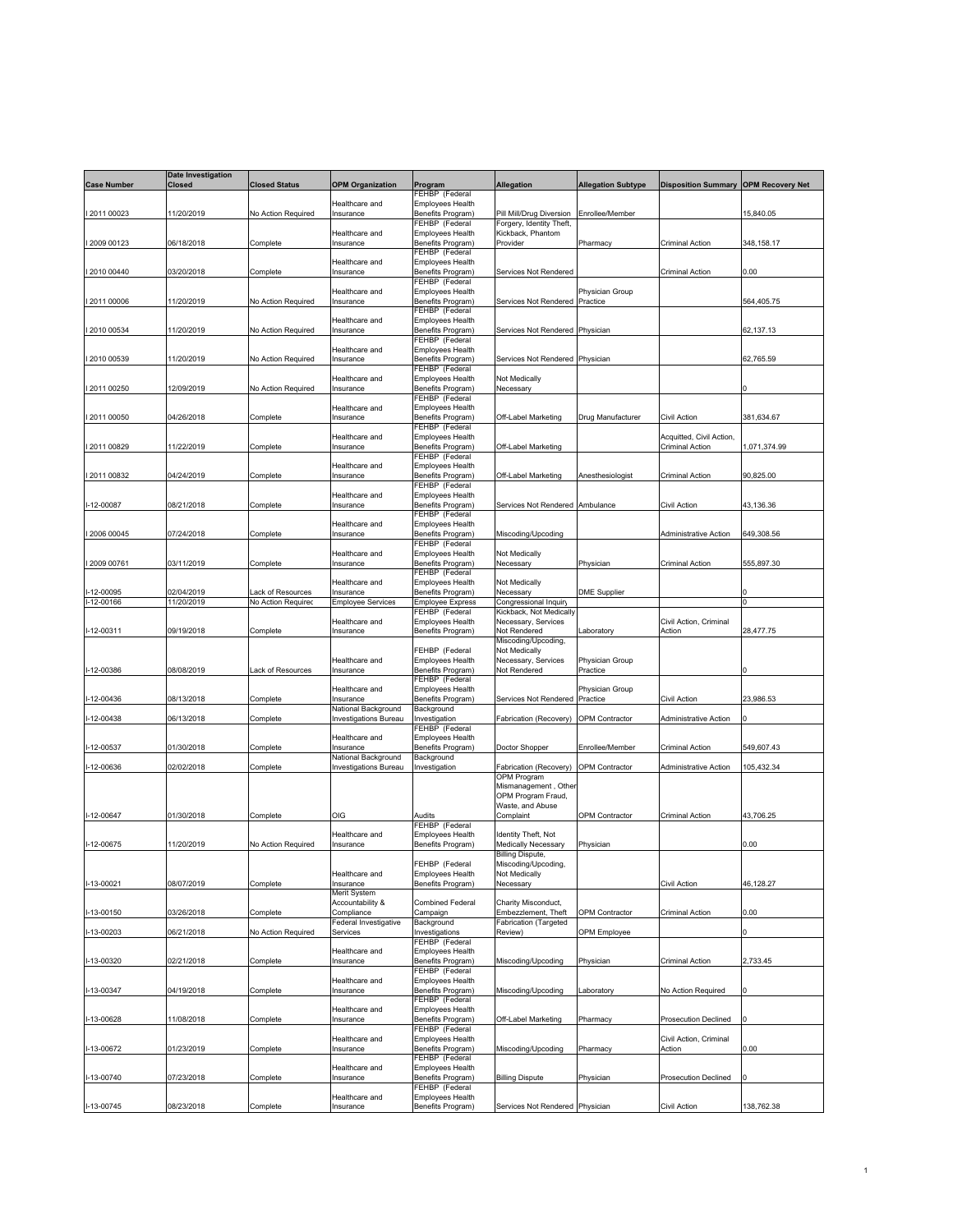|              |            |                    |                              | FEHBP (Federal                                   |                                              |                       |                                |              |
|--------------|------------|--------------------|------------------------------|--------------------------------------------------|----------------------------------------------|-----------------------|--------------------------------|--------------|
|              |            |                    | Healthcare and               | <b>Employees Health</b>                          |                                              |                       |                                |              |
| I-13-00750   | 01/25/2018 | Complete           | Insurance                    | Benefits Program)                                | <b>Billing Dispute</b>                       | Physician             | <b>Prosecution Declined</b>    |              |
|              |            |                    |                              | FEHBP (Federal                                   |                                              |                       |                                |              |
|              |            |                    | Healthcare and               | Employees Health                                 | Miscoding/Upcoding                           |                       |                                |              |
| I-13-00980   | 01/04/2018 | Complete           | nsurance                     | Benefits Program)                                | <b>Services Not Rendered</b>                 |                       | Criminal Action                | 0.00         |
|              |            |                    |                              | FEHBP (Federal                                   |                                              |                       |                                |              |
|              |            |                    | Healthcare and               | Employees Health                                 | Not Medically                                |                       |                                |              |
| I-13-00987   | 06/11/2018 | No Action Required | nsurance                     | Benefits Program)                                | Necessary                                    |                       |                                |              |
|              |            |                    | Healthcare and               |                                                  |                                              |                       |                                |              |
| I-13-01023   | 04/10/2018 | Complete           | Insurance                    | FEHBP & FEDVIP                                   | <b>Services Not Rendered</b>                 | Dentist               | <b>Prosecution Declined</b>    | 0            |
|              |            |                    |                              |                                                  | Fabrication (Recovery)                       |                       |                                |              |
|              |            |                    |                              |                                                  | Fabrication (Targeted                        |                       |                                |              |
|              |            |                    |                              |                                                  | Review), Other OPM                           |                       |                                |              |
|              |            |                    | National Background          | Background                                       | Program Fraud, Waste                         |                       |                                |              |
| I-13-01056   | 09/27/2018 | Complete           | <b>Investigations Bureau</b> | Investigation                                    | and Abuse Complaint                          | <b>OPM Contractor</b> | Criminal Action                | 77,649.33    |
|              |            |                    |                              | FEHBP (Federal                                   |                                              |                       |                                |              |
|              |            |                    | Healthcare and               | Employees Health                                 |                                              |                       |                                |              |
| I-14-00016   | 06/14/2019 | No Action Required | Insurance                    | Benefits Program)                                | Off-Label Marketing                          | Pharmacy              |                                | 181,736.92   |
|              |            |                    |                              | FEHBP (Federal                                   |                                              |                       |                                |              |
|              |            |                    | Healthcare and               | <b>Employees Health</b>                          |                                              |                       |                                |              |
| I-14-00107   | 01/30/2018 | Complete           | Insurance                    | Benefits Program)                                | <b>Billing Dispute</b>                       | Chiropractor          | Civil Action                   | 58,200.00    |
|              |            |                    |                              |                                                  | Retirement Services                          |                       |                                |              |
|              |            |                    |                              | <b>CSRS (Civil Service</b>                       | Program Fraud, Waste                         |                       |                                |              |
| I-14-00144   | 12/05/2019 | Complete           | Retirement Services          | Retirement System)                               | and Abuse Complaint                          |                       | Criminal Action                | 171,639.15   |
|              |            |                    |                              | FEHBP (Federal                                   | False Claim,                                 |                       |                                |              |
|              |            |                    | Healthcare and               | Employees Health                                 | Miscoding/Upcoding,                          |                       |                                |              |
| I-14-00158   | 02/21/2018 | No Action Required | Insurance                    | Benefits Program)                                | Services Not Rendered                        | Physician             |                                |              |
|              |            |                    |                              |                                                  | Healthcare Fraud,                            |                       |                                |              |
|              |            |                    |                              |                                                  | Waste, and Abuse                             |                       |                                |              |
|              |            |                    |                              |                                                  | Complaint,                                   |                       |                                |              |
|              |            |                    |                              |                                                  | Miscoding/Upcoding,                          |                       |                                |              |
|              |            |                    |                              | FEHBP (Federal                                   | Not Medically                                |                       |                                |              |
|              |            |                    | Healthcare and               | <b>Employees Health</b>                          | Necessary, Services                          |                       |                                |              |
|              |            |                    |                              |                                                  |                                              |                       |                                |              |
| I-14-00185   | 11/15/2019 | Complete           | Insurance                    | Benefits Program)                                | Not Rendered                                 | Chiropractor          | Criminal Action                | 185,405.35   |
|              |            |                    |                              | FEHBP (Federal                                   |                                              |                       |                                |              |
|              |            |                    | Healthcare and               | <b>Employees Health</b>                          | Kickback, Off-Label                          |                       |                                |              |
| I-14-00202   | 09/20/2019 | Complete           | Insurance                    | Benefits Program)                                | Marketing                                    | Drug Manufacturer     | Civil Action                   | 3,783,000.00 |
|              |            |                    |                              | FEHBP (Federal                                   |                                              |                       |                                |              |
|              |            |                    | Healthcare and               | Employees Health                                 |                                              |                       |                                |              |
| I-14-00341   | 01/30/2018 | No Action Required | Insurance                    | Benefits Program)                                | Miscoding/Upcoding                           |                       |                                |              |
|              |            |                    |                              |                                                  | <b>Billing Dispute,</b>                      |                       |                                |              |
|              |            |                    |                              |                                                  | Kickback,                                    |                       |                                |              |
|              |            |                    |                              |                                                  | Miscoding/Upcoding,                          |                       |                                |              |
|              |            |                    |                              | FEHBP (Federal                                   | Not Medically                                |                       |                                |              |
|              |            |                    | Healthcare and               | <b>Employees Health</b>                          | Necessary, Services                          |                       |                                |              |
| I-14-00380   | 09/20/2019 | Complete           | Insurance                    | Benefits Program)                                | Not Rendered                                 | Physician             | Criminal Action                | 911.32       |
|              |            |                    |                              | FEHBP (Federal                                   | Miscoding/Upcoding,                          |                       |                                |              |
|              |            |                    | Healthcare and               | <b>Employees Health</b>                          | Not Medically                                |                       |                                |              |
| I-14-00436   | 04/04/2018 | Complete           | Insurance                    | Benefits Program)                                | Necessary                                    | Physician             | Criminal Action                |              |
|              |            |                    |                              | FEHBP (Federal                                   |                                              |                       |                                |              |
|              |            |                    | Healthcare and               | Employees Health                                 |                                              | Physician Group       |                                |              |
|              |            |                    |                              |                                                  |                                              |                       |                                |              |
|              |            |                    |                              |                                                  |                                              |                       |                                |              |
| I-14-00437   | 07/03/2018 | No Action Required | Insurance                    | Benefits Program)                                | Miscoding/Upcoding                           | Practice              |                                | 42,847.52    |
|              |            |                    |                              | FEHBP (Federal                                   |                                              |                       |                                |              |
|              |            |                    | Healthcare and               | <b>Employees Health</b>                          |                                              |                       |                                |              |
| I-14-00462   | 07/17/2018 | No Action Required | nsurance                     | Benefits Program)                                | Kickback                                     | Pharmacy              |                                |              |
|              |            |                    |                              | FEHBP (Federal                                   |                                              |                       |                                |              |
|              |            |                    | Healthcare and               | Employees Health                                 |                                              |                       |                                |              |
| I-14-00498   | 10/29/2019 | Complete           | Insurance                    | Benefits Program)                                | Miscoding/Upcoding                           |                       | Criminal Action                | 83,443.91    |
|              |            |                    |                              |                                                  |                                              |                       | Prosecution Declined,          |              |
| I-14-00509   | 04/01/2019 | Complete           | Retirement Services          | CSRS & FERS                                      | Theft                                        |                       | Statute Of Limitations         |              |
|              |            |                    |                              | FEHBP (Federal                                   |                                              |                       |                                |              |
|              |            |                    | Healthcare and               | <b>Employees Health</b>                          |                                              |                       |                                |              |
| I-14-00576   | 07/23/2018 | Complete           | Insurance                    | Benefits Program)                                | Doctor Shopper                               |                       | Dismissed                      |              |
|              |            |                    |                              |                                                  | Duplicate Claims,                            |                       |                                |              |
|              |            |                    |                              |                                                  | Healthcare Fraud,                            |                       |                                |              |
|              |            |                    |                              | FEHBP (Federal                                   | Waste, and Abuse                             |                       |                                |              |
|              |            |                    | Healthcare and               | Employees Health                                 | Complaint, Services Not                      |                       |                                |              |
| I-14-00585   | 03/01/2019 | Complete           | Insurance                    | Benefits Program)                                | Rendered, Unbundling                         | Physician             | Civil Action                   | 261,180.38   |
|              |            |                    |                              | FEHBP (Federal                                   |                                              |                       |                                |              |
|              |            |                    | Healthcare and               | <b>Employees Health</b>                          |                                              |                       | Civil Action, Criminal         |              |
| I-14-00596   | 01/28/2019 | Complete           | Insurance                    | Benefits Program)                                | Off-Label Marketing                          | Drug Manufacturer     | Action                         | 3,538,759.01 |
|              |            |                    |                              | FEHBP (Federal                                   |                                              |                       |                                |              |
|              |            |                    | Healthcare and               | <b>Employees Health</b>                          |                                              |                       |                                |              |
| I-14-00633   | 09/28/2018 | No Action Required | Insurance                    | Benefits Program)                                | <b>Billing Dispute</b>                       | Pharmacy              |                                |              |
|              |            |                    |                              | FEHBP (Federal                                   |                                              |                       |                                |              |
|              |            |                    | Healthcare and               | <b>Employees Health</b>                          |                                              |                       | <b>Investigation Continued</b> |              |
| I-14-00693   | 04/03/2018 | Complete           | Insurance                    | Benefits Program)                                | Services Not Rendered                        | Laboratory            | By Other Agency(s)             |              |
|              |            |                    |                              |                                                  | Retirement Services                          |                       |                                |              |
|              |            |                    |                              | <b>CSRS (Civil Service</b>                       | Program Fraud, Waste,                        |                       | Prosecution Declined,          |              |
| I-14-00708   | 01/09/2019 | Complete           | Retirement Services          | Retirement System)                               | and Abuse Complaint                          |                       | Statute Of Limitations         |              |
|              |            |                    |                              | FEHBP (Federal                                   |                                              |                       |                                |              |
|              |            |                    | Healthcare and               | Employees Health                                 | Not Medically                                |                       |                                |              |
|              |            |                    |                              |                                                  |                                              |                       |                                |              |
| I-14-00740   | 05/07/2018 | Complete           | Insurance                    | Benefits Program)                                | Necessary                                    | DME Supplier          | Civil Action                   | 126,814.13   |
|              |            |                    |                              | FEHBP (Federal<br><b>Employees Health</b>        |                                              |                       |                                |              |
|              |            |                    | Healthcare and               |                                                  |                                              |                       |                                |              |
| I-14-00752   | 12/04/2018 | Complete           | Insurance                    | Benefits Program)                                | Miscoding/Upcoding                           |                       | Civil Action                   | 19,829.57    |
|              |            |                    |                              | FEHBP (Federal                                   |                                              |                       |                                |              |
|              |            |                    | Healthcare and               | <b>Employees Health</b>                          | Kickback,                                    |                       |                                |              |
| $I-14-00787$ | 08/29/2019 | Complete           | Insurance                    | Benefits Program)                                | Miscoding/Upcoding                           | Drug Manufacturer     | Civil Action                   |              |
|              |            |                    |                              | FEHBP (Federal                                   |                                              |                       |                                |              |
|              |            |                    | Healthcare and               | Employees Health                                 | Off-Label Marketing, Pil                     |                       |                                |              |
| I-14-00798   | 06/27/2018 | Complete           | nsurance                     | Benefits Program)                                | Mill/Drug Diversion                          | Pharmacy              | <b>Prosecution Declined</b>    |              |
|              |            |                    |                              | FEHBP (Federal                                   | False Claim, Identity                        |                       |                                |              |
|              |            |                    | Healthcare and               | Employees Health                                 | Theft, Services Not                          |                       |                                |              |
| -14-00836    | 07/02/2018 | Complete           | Insurance                    | Benefits Program)                                | Rendered                                     | Physician             | <b>Prosecution Declined</b>    |              |
|              |            |                    |                              | FEHBP (Federal                                   |                                              |                       |                                |              |
|              |            |                    | Healthcare and               | Employees Health                                 |                                              |                       |                                |              |
| I-14-00891   | 11/20/2019 | No Action Required | Insurance                    | Benefits Program)                                | <b>Billing Dispute</b>                       | Anesthesiologist      |                                | 326,053.39   |
|              |            |                    |                              |                                                  | Retirement Services                          |                       |                                |              |
| I-14-00969   | 05/09/2018 | Complete           | <b>Retirement Services</b>   | <b>CSRS (Civil Service</b><br>Retirement System) | Program Fraud, Waste,<br>and Abuse Complaint |                       | Criminal Action                | 109,497.00   |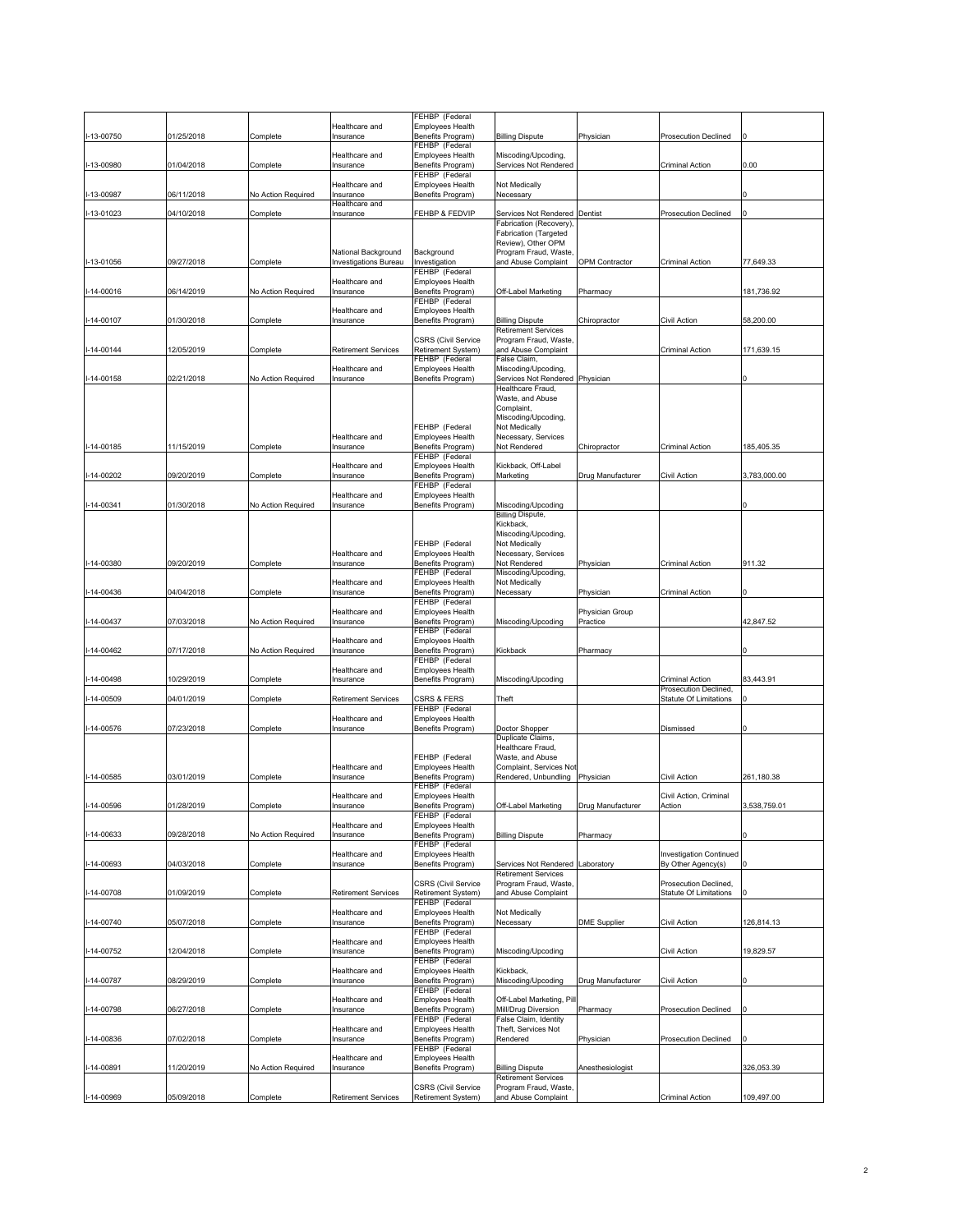|               |            |                    |                            | FEHBP (Federal                                          |                                                                  |                       |                              |              |
|---------------|------------|--------------------|----------------------------|---------------------------------------------------------|------------------------------------------------------------------|-----------------------|------------------------------|--------------|
|               |            |                    | Healthcare and             | <b>Employees Health</b>                                 |                                                                  | Physician Group       |                              |              |
| I-14-00975    | 11/20/2019 | No Action Required | Insurance                  | Benefits Program)                                       | Miscoding/Upcoding                                               | Practice              |                              | 411,986.24   |
|               |            |                    |                            |                                                         | Healthcare Fraud,                                                |                       |                              |              |
|               |            |                    |                            |                                                         | Waste, and Abuse                                                 |                       |                              |              |
|               |            |                    |                            | FEHBP (Federal                                          | Complaint,                                                       |                       |                              |              |
|               |            |                    | Healthcare and             | <b>Employees Health</b>                                 | Miscoding/Upcoding,<br>Services Not Rendered Outpatient Facility |                       | Criminal Action              |              |
| I-14-01014    | 07/25/2018 | Complete           | Insurance                  | Benefits Program)<br>FEHBP (Federal                     |                                                                  |                       |                              | 73,362.13    |
|               |            |                    | Healthcare and             | Employees Health                                        |                                                                  |                       |                              |              |
| I-14-01116    | 08/15/2018 | Complete           | Insurance                  | Benefits Program)                                       | <b>Billing Dispute</b>                                           |                       | Criminal Action              | 1,082,819.00 |
|               |            |                    |                            |                                                         | Retirement Services                                              |                       |                              |              |
|               |            |                    |                            |                                                         | Program Fraud, Waste,                                            |                       |                              |              |
|               |            |                    |                            | <b>CSRS (Civil Service</b>                              | and Abuse Complaint,                                             |                       |                              |              |
| I-14-01154    | 09/21/2018 | Complete           | Retirement Services        | Retirement System)<br>FEHBP (Federal                    | Theft                                                            |                       | <b>Administrative Action</b> | 123,971.08   |
|               |            |                    | Healthcare and             | <b>Employees Health</b>                                 |                                                                  |                       |                              |              |
| $-14 - 01189$ | 09/19/2019 | No Action Required | Insurance                  | Benefits Program)                                       | Miscoding/Upcoding                                               |                       |                              |              |
|               |            |                    |                            | FEHBP (Federal                                          |                                                                  |                       |                              |              |
|               |            |                    | Healthcare and             | <b>Employees Health</b>                                 | Billing Dispute, Services                                        |                       |                              |              |
| -14-01262     | 09/19/2018 | Complete           | Insurance                  | Benefits Program)                                       | Not Rendered                                                     | _aboratory            | Prosecution Declined         |              |
|               |            |                    |                            | <b>CSRS (Civil Service</b>                              | Retirement Services<br>Program Fraud, Waste                      |                       |                              |              |
| -14-01294     | 03/27/2018 | Complete           | Retirement Services        | Retirement System)                                      | and Abuse Complaint                                              |                       | Criminal Action              | 84,558.00    |
|               |            |                    |                            |                                                         | Retirement Services                                              |                       |                              |              |
|               |            |                    |                            | <b>CSRS (Civil Service</b>                              | Program Fraud, Waste                                             |                       |                              |              |
| -14-01332     | 09/04/2019 | ack of Resources   | <b>Retirement Services</b> | Retirement System)                                      | and Abuse Complaint                                              |                       |                              |              |
|               |            |                    |                            | FEHBP (Federal                                          | Miscoding/Upcoding,                                              |                       |                              |              |
|               |            |                    | Healthcare and             | Employees Health                                        | Not Medically                                                    |                       |                              |              |
| I-14-01415    | 03/30/2018 | No Action Required | Insurance                  | Benefits Program)                                       | Necessary                                                        | aboratory             |                              |              |
|               |            |                    | Healthcare and             | FEHBP (Federal<br>Employees Health                      |                                                                  |                       |                              |              |
| -14-01420     | 11/01/2019 | Complete           | Insurance                  | Benefits Program)                                       | <sup>=</sup> alse Claim                                          |                       | Criminal Action              | 36.68        |
|               |            |                    |                            | FEHBP (Federal                                          |                                                                  |                       |                              |              |
|               |            |                    | Healthcare and             | Employees Health                                        |                                                                  |                       |                              |              |
| I-14-01443    | 02/21/2018 | No Action Required | Insurance                  | Benefits Program)                                       | Off-Label Marketing                                              | <b>DME Supplier</b>   |                              |              |
|               |            |                    |                            | FEHBP (Federal                                          |                                                                  |                       |                              |              |
|               | 02/21/2018 | No Action Required | Healthcare and             | Employees Health                                        |                                                                  |                       |                              |              |
| I-14-01446    |            |                    | Insurance                  | Benefits Program)<br>FEHBP (Federal                     | False Claim                                                      | Provider              |                              |              |
|               |            |                    | Healthcare and             | Employees Health                                        |                                                                  |                       |                              |              |
| -15-00006     | 01/31/2018 | ack of Resources   | Insurance                  | Benefits Program)                                       | Miscoding/Upcoding                                               |                       |                              | 0.00         |
|               |            |                    | Federal Investigative      | Background                                              |                                                                  |                       |                              |              |
| -15-00018     | 1/19/2019  | Complete           | Services                   | Investigations                                          | Fabrication (Recovery)                                           | <b>OPM Contractor</b> | Criminal Action              | 0.00         |
|               |            |                    |                            | FEHBP (Federal                                          |                                                                  |                       |                              |              |
|               |            |                    | Healthcare and             | Employees Health                                        |                                                                  |                       |                              |              |
| -15-00079     | 01/30/2018 | No Action Required | Insurance                  | Benefits Program)<br>FEHBP (Federal                     | <b>Billing Dispute</b>                                           | _aboratory            |                              |              |
|               |            |                    | Healthcare and             | Employees Health                                        | False Claim, Kickback,                                           |                       |                              |              |
|               | 01/26/2018 | Complete           | Insurance                  | Benefits Program)                                       | Off-Label Marketing                                              | Drug Manufacturer     | Civil Action                 | 52,198.84    |
|               |            |                    |                            |                                                         |                                                                  |                       |                              |              |
| -15-00163     |            |                    |                            | FEHBP (Federal                                          |                                                                  |                       |                              |              |
|               |            |                    | Healthcare and             | <b>Employees Health</b>                                 |                                                                  |                       |                              |              |
| -15-00164     | 01/08/2018 | Complete           | Insurance                  | Benefits Program)                                       | <b>Billing Dispute</b>                                           | _aboratory            | Criminal Action              | 1,396,198.62 |
|               |            |                    |                            | FEHBP (Federal                                          |                                                                  |                       |                              |              |
|               |            |                    | Healthcare and             | Employees Health                                        |                                                                  |                       |                              |              |
| $-15 - 00194$ | 07/25/2018 | No Action Required | Insurance                  | Benefits Program)                                       | <b>Identity Theft</b>                                            | Physician             |                              | 0.00         |
|               |            |                    |                            |                                                         | False Claim, Other<br>OPM Program Fraud,                         |                       |                              |              |
|               |            |                    |                            |                                                         | Waste, and Abuse                                                 |                       |                              |              |
|               |            |                    |                            | FEHBP (Federal                                          | Complaint, Kickback,                                             |                       |                              |              |
|               |            |                    | Healthcare and             | <b>Employees Health</b>                                 | Miscoding/Upcoding,                                              |                       |                              |              |
| -15-00199     | 02/21/2018 | Complete           | Insurance                  | Benefits Program)                                       | Services Not Rendered Provider                                   |                       | Prosecution Declined         |              |
|               |            |                    |                            |                                                         | Retirement Services                                              |                       |                              |              |
|               |            |                    |                            | <b>CSRS (Civil Service</b>                              | Program Fraud, Waste,                                            |                       |                              |              |
| I-15-00212    | 06/18/2018 | Complete           | <b>Retirement Services</b> | Retirement System)<br>FEHBP (Federal                    | and Abuse Complaint                                              |                       | Acquitted                    |              |
|               |            |                    | Healthcare and             | Employees Health                                        | Kickback, Not Medically                                          |                       |                              |              |
| -15-00280     | 09/28/2018 | No Action Required | Insurance                  | Benefits Program)                                       | Necessary                                                        |                       |                              |              |
|               |            |                    |                            | FEHBP (Federal                                          | Billing Dispute, False                                           |                       |                              |              |
|               |            |                    | Healthcare and             | <b>Employees Health</b>                                 | Claim, Off-Label                                                 |                       |                              |              |
| -15-00394     | 03/30/2018 | No Action Required | Insurance                  | Benefits Program)<br>FEHBP (Federal                     | Marketing                                                        | Pharmacy              |                              |              |
|               |            |                    | Healthcare and             | <b>Employees Health</b>                                 |                                                                  |                       |                              |              |
| -15-00396     | 01/07/2019 | Complete           | Insurance                  | Benefits Program)                                       | <b>Billing Dispute</b>                                           | Pharmacy              | <b>Vo Action Required</b>    |              |
|               |            |                    |                            | FEHBP (Federal                                          |                                                                  |                       |                              |              |
|               |            |                    | Healthcare and             | <b>Employees Health</b>                                 |                                                                  |                       |                              |              |
| -15-00412     | 06/20/2018 | Complete           | Insurance                  | Benefits Program)                                       | Kickback                                                         | Pharmacy              | Criminal Action              | 224,333.34   |
|               |            |                    |                            |                                                         | Charity Misconduct, IRS                                          |                       |                              |              |
|               |            |                    |                            |                                                         | Violation, Non-Profit<br>Status Questioned,                      |                       |                              |              |
|               |            |                    | Merit System               |                                                         | Other OPM Program                                                |                       |                              |              |
|               |            |                    | Accountability &           | <b>Combined Federal</b>                                 | Fraud, Waste, and                                                |                       |                              |              |
| -15-00420     | 09/19/2019 | Complete           | Compliance                 | Campaign                                                | Abuse Complaint                                                  | <b>OPM Contractor</b> | Administrative Action        | 21,012.35    |
|               |            |                    |                            |                                                         | <b>Retirement Services</b>                                       |                       |                              |              |
|               |            |                    |                            | <b>CSRS (Civil Service</b>                              | Program Fraud, Waste,                                            |                       |                              |              |
| -15-00463     | 08/07/2019 | Complete           | <b>Retirement Services</b> | Retirement System)                                      | and Abuse Complaint                                              |                       | Prosecution Declined         |              |
|               |            |                    | Healthcare and             | FEHBP (Federal<br>Employees Health                      |                                                                  |                       |                              |              |
| -15-00489     | 05/16/2018 | No Action Required | Insurance                  | Benefits Program)                                       | Off-Label Marketing                                              | Pharmacy              |                              |              |
|               |            |                    |                            |                                                         | False Claim, Forgery,                                            |                       |                              |              |
|               |            |                    |                            |                                                         | Healthcare Fraud,                                                |                       |                              |              |
|               |            |                    |                            |                                                         | Waste, and Abuse                                                 |                       |                              |              |
|               |            |                    |                            |                                                         | Complaint, Kickback,                                             |                       |                              |              |
|               |            |                    |                            | FEHBP (Federal                                          | Miscoding/Upcoding,<br>Not Medically                             |                       |                              |              |
|               |            |                    | Healthcare and             | <b>Employees Health</b>                                 | Necessary, Off-Label                                             |                       |                              |              |
| I-15-00496    | 12/10/2019 | Lack of Resources  | Insurance                  | Benefits Program)                                       | Marketing                                                        | Pharmacy              |                              |              |
|               |            |                    |                            | FEHBP (Federal                                          |                                                                  |                       |                              |              |
|               |            |                    | Healthcare and             | <b>Employees Health</b>                                 |                                                                  |                       |                              |              |
| -15-00499     | 07/25/2019 | Complete           | Insurance                  | Benefits Program)                                       | Miscoding/Upcoding                                               | Diagnostic Services   | Civil Action                 | 624,289.02   |
|               |            |                    | Healthcare and             | FEHBP (Federal<br>Employees Health<br>Benefits Program) | Miscoding/Upcoding,<br>Not Medically                             |                       |                              |              |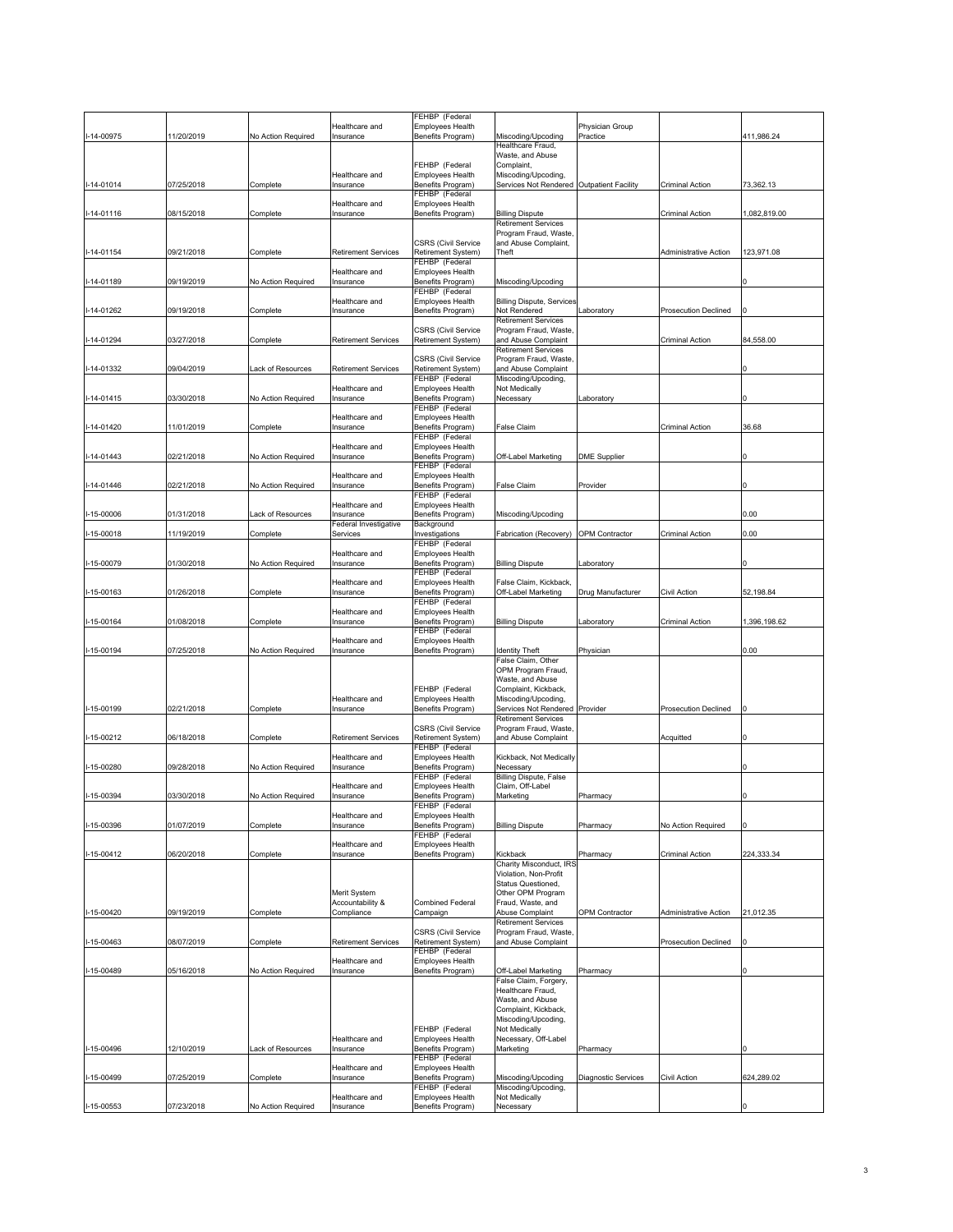|                  |            |                    |                              | FEHBP (Federal                               | False Claim, Kickback,                              |                       |                                                    |            |
|------------------|------------|--------------------|------------------------------|----------------------------------------------|-----------------------------------------------------|-----------------------|----------------------------------------------------|------------|
|                  |            |                    | Healthcare and               | Employees Health                             | Not Medically                                       |                       |                                                    |            |
| I-15-00602       | 09/19/2019 | No Action Required | nsurance                     | Benefits Program)                            | Necessary                                           | Pharmacy              |                                                    |            |
|                  |            |                    | lealthcare and               | FEHBP (Federal                               |                                                     |                       |                                                    |            |
| I-15-00603       | 04/13/2018 | Complete           | Insurance                    | Employees Health<br>Benefits Program)        | <b>Services Not Rendered</b>                        | Physician             | Civil Action                                       | 133,349.75 |
|                  |            |                    |                              | FEHBP (Federal                               |                                                     |                       |                                                    |            |
|                  |            |                    | Healthcare and               | Employees Health                             |                                                     |                       |                                                    |            |
| I-15-00742       | 03/25/2019 | ack of Resources   | Insurance                    | Benefits Program)                            | False Claim                                         | Pharmacy              |                                                    |            |
|                  |            |                    |                              |                                              | <b>Retirement Services</b><br>Program Fraud, Waste, |                       |                                                    |            |
|                  |            |                    |                              | <b>CSRS (Civil Service</b>                   | and Abuse Complaint,                                |                       |                                                    |            |
| I-15-00782       | 02/21/2018 | Complete           | Retirement Services          | Retirement System)                           | Theft                                               |                       | <b>Prosecution Declined</b>                        |            |
|                  |            |                    | National Background          | Background                                   |                                                     |                       |                                                    |            |
| -15-00784        | 01/30/2019 | Complete           | Investigations Bureau        | nvestigation                                 | Fabrication (Recovery)                              | <b>OPM Contractor</b> | Criminal Action                                    | 189,092.50 |
|                  |            |                    | Healthcare and               | FEHBP (Federal<br>Employees Health           |                                                     | Physician Group       |                                                    |            |
| I-15-00792       | 05/04/2018 | ack of Resources   | Insurance                    | Benefits Program)                            | Miscoding/Upcoding                                  | Practice              |                                                    |            |
|                  |            |                    |                              |                                              | Contract Fraud, OPM                                 |                       |                                                    |            |
|                  |            |                    |                              |                                              | Program                                             |                       |                                                    |            |
|                  |            |                    |                              |                                              | Mismanagement, False                                |                       |                                                    |            |
|                  |            |                    |                              | Facilities, Security &<br>Emergency          | Claim, Other OPM<br>Program Fraud, Waste,           |                       | No Action Required,                                |            |
| $1 - 15 - 00861$ | 09/06/2018 | Complete           | Office of the Director       | Management                                   | and Abuse Complaint                                 | Contractor            | <b>Prosecution Declined</b>                        |            |
|                  |            |                    |                              |                                              | Retirement Services                                 |                       |                                                    |            |
|                  |            |                    |                              | <b>CSRS (Civil Service</b>                   | Program Fraud, Waste,                               |                       |                                                    |            |
| -15-00894        | 06/18/2018 | Complete           | Retirement Services          | Retirement System)<br>FEHBP (Federal         | and Abuse Complaint                                 |                       | Criminal Action                                    | 451,962.91 |
|                  |            |                    | Healthcare and               | Employees Health                             |                                                     |                       | Insufficient Resources                             |            |
| I-15-00921       | 02/02/2019 | Complete           | Insurance                    | Benefits Program)                            | Miscoding/Upcoding                                  | Dentist               | To Investigate                                     |            |
|                  |            |                    |                              | FEHBP (Federal                               |                                                     |                       |                                                    |            |
|                  |            |                    | Healthcare and               | <b>Employees Health</b>                      |                                                     |                       |                                                    |            |
| -15-00934        | 03/22/2018 | Complete           | Insurance                    | Benefits Program)<br>FEHBP (Federal          | Services Not Rendered                               | Physician             | No Action Required                                 |            |
|                  |            |                    | Healthcare and               | Employees Health                             |                                                     |                       |                                                    |            |
| I-15-00938       | 07/24/2018 | No Action Required | Insurance                    | Benefits Program)                            | <b>Enrollment Eligibility</b>                       | Enrollee/Member       |                                                    |            |
|                  |            |                    |                              | FEHBP (Federal                               |                                                     |                       |                                                    |            |
|                  |            |                    | Healthcare and               | Employees Health                             |                                                     |                       |                                                    |            |
| -15-00985        | 08/13/2018 | Complete           | Insurance                    | Benefits Program)                            | False Claim<br>Retirement Services                  | Provider              | Civil Action                                       | 12,929.49  |
|                  |            |                    |                              | <b>CSRS (Civil Service</b>                   | Program Fraud, Waste,                               |                       |                                                    |            |
| I-15-00997       | 01/30/2018 | No Action Required | Retirement Services          | Retirement System)                           | and Abuse Complaint                                 |                       |                                                    | 382,052.81 |
|                  |            |                    |                              | FEHBP (Federal                               |                                                     |                       |                                                    |            |
|                  |            |                    | Healthcare and               | <b>Employees Health</b>                      |                                                     |                       |                                                    |            |
| -15-01022        | 09/19/2018 | Complete           | Insurance                    | Benefits Program)                            | False Claim<br>Retirement Services                  |                       | Civil Action                                       | 78,439.05  |
|                  |            |                    |                              | <b>CSRS (Civil Service</b>                   | Program Fraud, Waste                                |                       | Prosecution Declined,                              |            |
| I-15-01058       | 02/08/2019 | Complete           | <b>Retirement Services</b>   | Retirement System)                           | and Abuse Complaint                                 |                       | <b>Statute Of Limitations</b>                      |            |
|                  |            |                    |                              |                                              | Misconduct by OPM                                   |                       | Allegation(s) Not                                  |            |
|                  |            |                    |                              | Chief Information                            | Employee,                                           |                       | Substantiated,                                     |            |
| -15-01096        | 09/27/2018 | Complete           | Office of the Director       | Officer                                      | Congressional Inquiry<br>False Claim, Healthcare    | OPM Employee          | <b>Prosecution Declined</b>                        |            |
|                  |            |                    |                              | FEHBP (Federal                               | Fraud, Waste, and                                   |                       |                                                    |            |
|                  |            |                    | Healthcare and               | Employees Health                             | Abuse Complaint,                                    |                       |                                                    |            |
| I-15-01111       | 11/20/2019 | No Action Required | Insurance                    | Benefits Program)                            | Miscoding/Upcoding                                  | Hospice               |                                                    |            |
|                  |            |                    |                              |                                              | Fabrication (Targeted                               |                       |                                                    |            |
|                  |            |                    | National Background          | Background                                   | Review), Other OPM<br>Program Fraud, Waste          |                       | Administrative Action,                             |            |
| I-15-01162       | 01/30/2018 | Complete           | <b>Investigations Bureau</b> | nvestigation                                 | and Abuse Complaint                                 | OPM Employee          | <b>Prosecution Declined</b>                        |            |
|                  |            |                    |                              | FEHBP (Federal                               |                                                     |                       |                                                    |            |
|                  |            |                    | Healthcare and               | Employees Health                             | <b>Billing Dispute, False</b>                       |                       |                                                    |            |
| -15-01190        | 02/21/2018 | No Action Required | nsurance                     | Benefits Program)<br>FEHBP (Federal          | Claim<br>False Claim, Healthcare                    | Pharmacy              |                                                    |            |
|                  |            |                    | Healthcare and               | <b>Employees Health</b>                      | Fraud, Waste, and                                   |                       |                                                    |            |
| I-15-01192       | 04/11/2019 | No Action Required | nsurance                     | Benefits Program)                            | Abuse Complaint                                     | Pharmacy              |                                                    |            |
|                  |            |                    |                              | FEHBP (Federal                               | False Claim,                                        |                       |                                                    |            |
|                  |            |                    | Healthcare and               | Employees Health                             | Miscoding/Upcoding,                                 |                       |                                                    |            |
| I-15-01241       | 02/21/2018 | No Action Required | Insurance                    | Benefits Program)                            | Services Not Rendered                               | Physical Therapy      |                                                    |            |
|                  |            |                    | National Background          | Background                                   | Fabrication (Recovery),<br>Travel or Purchase       |                       | Administrative Action,                             |            |
| I-15-01247       | 04/24/2019 | Complete           | Investigations Bureau        | Investigation                                | Card Misuse                                         | <b>OPM Employee</b>   | <b>Prosecution Declined</b>                        |            |
|                  |            |                    |                              | FEHBP (Federal                               |                                                     |                       |                                                    |            |
|                  |            |                    | Healthcare and               | <b>Employees Health</b>                      |                                                     |                       |                                                    |            |
| I-15-01451       | 01/30/2018 | Complete           | nsurance                     | Benefits Program)<br>FEHBP (Federal          | False Claim                                         |                       | Criminal Action                                    | 14,365.71  |
|                  |            |                    | Healthcare and               | <b>Employees Health</b>                      |                                                     |                       |                                                    |            |
| I-15-01452       | 12/10/2019 | ack of Resources   | nsurance                     | Benefits Program)                            | Bribery                                             |                       |                                                    |            |
|                  |            |                    |                              | FEHBP (Federal                               |                                                     |                       |                                                    |            |
|                  | 11/20/2019 | No Action Required | Healthcare and               | <b>Employees Health</b><br>Benefits Program) | False Claim                                         |                       |                                                    |            |
| I-15-01453       |            |                    | Insurance                    | FEHBP (Federal                               |                                                     | Provider              |                                                    | 336,808.16 |
|                  |            |                    | Healthcare and               | <b>Employees Health</b>                      |                                                     |                       |                                                    |            |
| I-15-01557       | 08/27/2018 | Complete           | Insurance                    | Benefits Program)                            | False Claim, Kickback                               | Pharmacy              | Civil Action                                       | 65,308.26  |
|                  |            |                    |                              | FEHBP (Federal                               |                                                     |                       |                                                    |            |
| I-15-01574       | 07/13/2018 | Complete           | Healthcare and<br>Insurance  | <b>Employees Health</b><br>Benefits Program) | False Claim                                         | Provider              | Administrative Action                              | 0.00       |
|                  |            |                    |                              | FEHBP (Federal                               |                                                     |                       |                                                    |            |
|                  |            |                    | Healthcare and               | Employees Health                             | Miscoding/Upcoding,                                 |                       |                                                    |            |
| I-15-01599       | 08/14/2018 | Complete           | Insurance                    | Benefits Program)                            | Services Not Rendered                               |                       | <b>Prosecution Declined</b>                        |            |
|                  |            |                    |                              | FEHBP (Federal                               |                                                     |                       |                                                    |            |
| I-15-01851       | 11/20/2019 | Complete           | Healthcare and<br>Insurance  | <b>Employees Health</b><br>Benefits Program) | False Claim                                         |                       | No Action Required,<br><b>Prosecution Declined</b> |            |
|                  |            |                    |                              |                                              | <b>Billing Dispute, False</b>                       |                       |                                                    |            |
|                  |            |                    |                              |                                              | Claim,                                              |                       |                                                    |            |
|                  |            |                    |                              |                                              | Miscoding/Upcoding,                                 |                       |                                                    |            |
|                  |            |                    |                              | FEHBP (Federal                               | Not Medically                                       |                       |                                                    |            |
|                  | 02/21/2018 | No Action Required | Healthcare and<br>Insurance  | <b>Employees Health</b><br>Benefits Program) | Necessary, Services<br>Not Rendered                 |                       |                                                    |            |
| I-15-01886       |            |                    |                              | FEHBP (Federal                               |                                                     |                       |                                                    |            |
|                  |            |                    | Healthcare and               | Employees Health                             |                                                     |                       |                                                    |            |
| I-15-01949       | 01/18/2019 | Complete           | Insurance                    | Benefits Program)                            | Services Not Rendered                               |                       | Criminal Action                                    | 29,264.52  |

4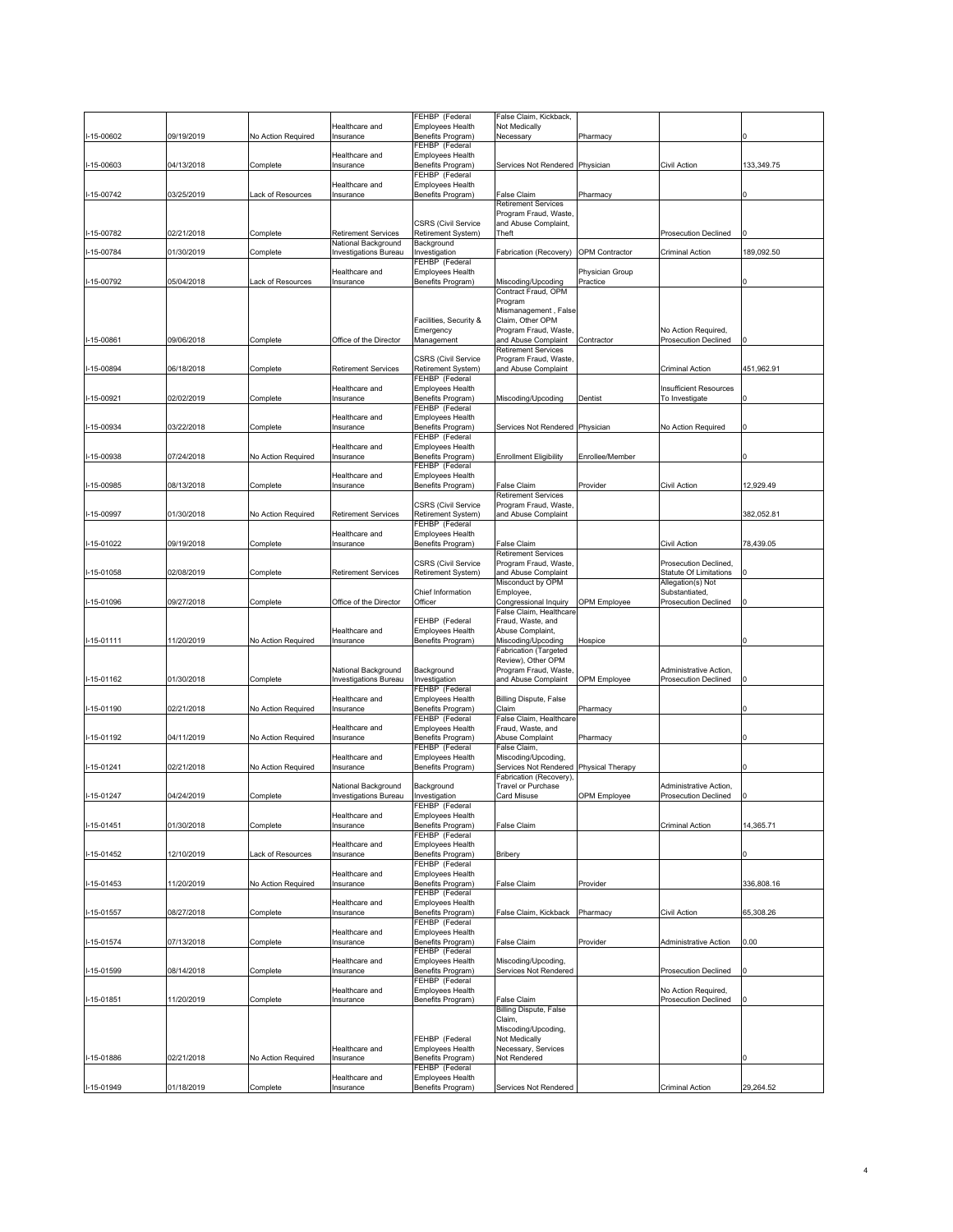|               |            |                    |                             |                                                  | <b>Not Medically</b>                                |                            |                                |            |
|---------------|------------|--------------------|-----------------------------|--------------------------------------------------|-----------------------------------------------------|----------------------------|--------------------------------|------------|
|               |            |                    |                             | FEHBP (Federal                                   | Necessary, Off-Label                                |                            |                                |            |
|               |            |                    | Healthcare and              | <b>Employees Health</b>                          | Marketing, Services Not                             |                            | Administrative Action,         |            |
| I-15-02035    | 11/20/2019 | Complete           | Insurance                   | Benefits Program)                                | Rendered                                            | Physician                  | Civil Action                   |            |
|               |            |                    |                             |                                                  | Miscoding/Upcoding,                                 |                            |                                |            |
|               |            |                    |                             |                                                  | Not Medically                                       |                            |                                |            |
|               |            |                    |                             | FEHBP (Federal                                   | Necessary, Off-Label                                |                            |                                |            |
|               |            |                    | Healthcare and              | Employees Health                                 | Marketing, Services Not                             |                            | <b>Investigation Continued</b> |            |
| -15-02036     | 05/17/2018 | Complete           | Insurance                   | Benefits Program)                                | Rendered                                            |                            | By Other Agency(s)             |            |
|               |            |                    |                             | FEHBP (Federal                                   |                                                     |                            |                                |            |
|               |            |                    | Healthcare and              | <b>Employees Health</b>                          |                                                     |                            |                                |            |
| -15-02264     | 07/24/2019 | No Action Required | Insurance                   | Benefits Program)                                | Miscoding/Upcoding<br>Contract Fraud, OPM           |                            |                                |            |
|               |            |                    |                             |                                                  | Program                                             |                            |                                |            |
|               |            |                    |                             |                                                  | Mismanagement,                                      |                            |                                |            |
|               |            |                    |                             |                                                  | Misconduct by OPM                                   |                            |                                |            |
|               |            |                    |                             |                                                  | Employee, Other OPM                                 |                            |                                |            |
|               |            |                    |                             |                                                  | Program Fraud, Waste,                               |                            |                                |            |
|               |            |                    |                             |                                                  | and Abuse Complaint,                                |                            |                                |            |
|               |            |                    |                             |                                                  | <b>Prohibited Personnel</b>                         |                            |                                |            |
|               |            |                    |                             |                                                  | Practice,                                           |                            |                                |            |
|               |            |                    |                             |                                                  | Supervisor/Manager                                  |                            |                                |            |
|               |            |                    |                             |                                                  | Misconduct,                                         |                            |                                |            |
|               |            |                    |                             | Chief Information                                | Whistleblower                                       |                            | Administrative Action,         |            |
| -16-00029     | 01/23/2019 | Complete           | Office of the Director      | Officer                                          | Retaliation                                         | OPM Employee               | <b>Prosecution Declined</b>    |            |
|               |            |                    |                             |                                                  | False Claim, Healthcare                             |                            |                                |            |
|               |            |                    |                             |                                                  | Fraud, Waste, and                                   |                            |                                |            |
|               |            |                    |                             | FEHBP (Federal                                   | Abuse Complaint,<br>Miscoding/Upcoding,             |                            |                                |            |
|               |            |                    | Healthcare and              | Employees Health                                 | Not Medically                                       |                            |                                |            |
| I-15-02451    | 02/21/2018 | Complete           | Insurance                   | Benefits Program)                                | Necessary                                           | <b>Outpatient Facility</b> | Civil Action                   | 2,102.02   |
|               |            |                    |                             | FEHBP (Federal                                   |                                                     |                            |                                |            |
|               |            |                    | Healthcare and              | Employees Health                                 | False Claim, Not                                    |                            |                                |            |
| -16-00134     | 1/20/2019  | No Action Required | Insurance                   | Benefits Program)                                | <b>Medically Necessary</b>                          |                            |                                |            |
|               |            |                    |                             |                                                  | <b>Retirement Services</b>                          |                            |                                |            |
|               |            |                    |                             | <b>CSRS (Civil Service</b>                       | Program Fraud, Waste,                               |                            |                                |            |
| -16-00138     | 07/05/2018 | Complete           | <b>Retirement Services</b>  | Retirement System)                               | and Abuse Complaint                                 |                            | Administrative Action          | 104,233.43 |
|               |            |                    |                             | FEHBP (Federal                                   |                                                     |                            |                                |            |
|               |            |                    | Healthcare and              | Employees Health                                 |                                                     |                            |                                |            |
| -16-00221     | 02/21/2018 | Complete           | Insurance                   | Benefits Program)                                | <b>False Claim</b>                                  | <b>Outpatient Facility</b> | <b>Prosecution Declined</b>    |            |
|               |            |                    |                             | FEHBP (Federal                                   |                                                     |                            |                                |            |
|               | 09/19/2019 |                    | Healthcare and<br>Insurance | Employees Health<br>Benefits Program)            | False Claim                                         |                            |                                |            |
| -16-00334     |            | No Action Required |                             | FEHBP (Federal                                   |                                                     |                            | Allegation(s) Not              |            |
|               |            |                    | Healthcare and              | Employees Health                                 |                                                     |                            | Substantiated,                 |            |
| -16-00354     | 01/28/2019 | Complete           | Insurance                   | Benefits Program)                                | False Claim                                         | Provider                   | <b>Prosecution Declined</b>    |            |
|               |            |                    |                             | FEHBP (Federal                                   |                                                     |                            |                                |            |
|               |            |                    | Healthcare and              | <b>Employees Health</b>                          |                                                     |                            |                                |            |
| -15-02454     | 12/13/2019 | Complete           | Insurance                   | Benefits Program)                                | <b>False Claim</b>                                  | Pharmacy                   | <b>Prosecution Declined</b>    |            |
|               |            |                    |                             |                                                  | Whistleblower                                       |                            | Allegation(s) Not              |            |
| -16-00368     | 03/26/2018 | Complete           | Office of the Director      | Chief Financial Officer                          | Retaliation                                         | OPM Employee               | Substantiated                  |            |
|               |            |                    |                             |                                                  |                                                     |                            |                                |            |
|               |            |                    |                             | FEHBP (Federal                                   |                                                     |                            |                                |            |
|               |            |                    | Healthcare and              | <b>Employees Health</b>                          |                                                     |                            |                                |            |
| I-16-00385    | 09/03/2019 | ack of Resources   | Insurance                   | Benefits Program)                                | False Claim                                         | Pharmacy                   |                                |            |
|               |            |                    |                             |                                                  |                                                     |                            | Allegation(s) Not              |            |
|               |            |                    |                             | Chief Information                                | <b>Prohibited Personnel</b>                         |                            | Substantiated, No              |            |
| I-16-00388    | 09/19/2018 | Complete           | Office of the Director      | Officer                                          | Practice                                            | OPM Employee               | <b>Action Required</b>         |            |
|               |            |                    |                             | FEHBP (Federal                                   |                                                     |                            |                                |            |
|               |            |                    | Healthcare and              | <b>Employees Health</b>                          |                                                     |                            |                                |            |
| -16-00407     | 02/21/2018 | No Action Required | Insurance                   | Benefits Program)                                | False Claim                                         | Provider                   |                                |            |
|               |            |                    |                             |                                                  | <b>Retirement Services</b>                          |                            |                                |            |
| -16-00410     | 02/21/2018 | No Action Required | <b>Retirement Services</b>  | <b>CSRS (Civil Service</b><br>Retirement System) | Program Fraud, Waste,<br>and Abuse Complaint        |                            |                                |            |
|               |            |                    |                             |                                                  | <b>Retirement Services</b>                          |                            |                                |            |
|               |            |                    |                             | <b>CSRS (Civil Service</b>                       | Program Fraud, Waste,                               |                            |                                |            |
| -16-00413     | 08/07/2019 | Complete           | <b>Retirement Services</b>  | Retirement System)                               | and Abuse Complaint                                 |                            | Criminal Action                | 187,370.61 |
|               |            |                    |                             | FEHBP (Federal                                   |                                                     |                            |                                |            |
|               |            |                    | Healthcare and              | Employees Health                                 | False Claim, Off-Label                              |                            |                                |            |
| I-16-00424    | 1/20/2019  | Complete           | Insurance                   | Benefits Program)                                | Marketing                                           | Pharmacy                   | Civil Action                   | 531,569.70 |
|               |            |                    |                             |                                                  | <b>Retirement Services</b>                          |                            |                                |            |
|               |            |                    |                             | <b>CSRS (Civil Service</b>                       | Program Fraud, Waste,                               |                            |                                |            |
| I-16-00472    | 03/26/2018 | Complete           | <b>Retirement Services</b>  | Retirement System)                               | and Abuse Complaint                                 |                            | Administrative Action          | 66,455.26  |
|               |            |                    |                             | <b>CSRS (Civil Service</b>                       | <b>Retirement Services</b><br>Program Fraud, Waste, |                            |                                |            |
| 16-00473      | 12/13/2019 | Complete           | <b>Retirement Services</b>  | Retirement System)                               | and Abuse Complaint                                 |                            | <b>Prosecution Declined</b>    |            |
|               |            |                    |                             |                                                  | <b>Retirement Services</b>                          |                            |                                |            |
|               |            |                    |                             | <b>CSRS (Civil Service</b>                       | Program Fraud, Waste,                               |                            | Administrative Action.         |            |
| $-16 - 00477$ | 03/26/2018 | Complete           | <b>Retirement Services</b>  | Retirement System)                               | and Abuse Complaint                                 |                            | <b>Prosecution Declined</b>    | 84,403.50  |
|               |            |                    |                             | FEHBP (Federal                                   |                                                     |                            |                                |            |
|               |            |                    | Healthcare and              | Employees Health                                 |                                                     |                            |                                |            |
| I-16-00510    | 09/20/2019 | No Action Required | Insurance                   | Benefits Program)                                | Services Not Rendered Physician                     |                            |                                |            |
|               |            |                    |                             |                                                  | Ethics Violation.                                   |                            |                                |            |
|               |            |                    |                             |                                                  | Misconduct by OPM                                   |                            |                                |            |
|               |            |                    | Human Resources             | <b>Federal Executive</b>                         | Employee, Prohibited                                |                            | Administrative Action,         |            |
| -16-00519     | 01/24/2019 | Complete           | Solutions                   | Institute                                        | Personnel Practice<br><b>Retirement Services</b>    | OPM Employee               | <b>Prosecution Declined</b>    |            |
|               |            |                    |                             | <b>CSRS (Civil Service</b>                       | Program Fraud, Waste,                               |                            |                                |            |
| -16-00520     | 01/30/2018 | Complete           | <b>Retirement Services</b>  | Retirement System)                               | and Abuse Complaint                                 |                            | Criminal Action                | 142,490.96 |
|               |            |                    |                             |                                                  | Miscoding/Upcoding,                                 |                            |                                |            |
|               |            |                    |                             | FEHBP (Federal                                   | Not Medically                                       |                            |                                |            |
|               |            |                    | Healthcare and              | <b>Employees Health</b>                          | Necessary, Services                                 |                            |                                |            |
| $-16 - 00521$ | 01/25/2019 | Complete           | Insurance                   | Benefits Program)                                | Not Rendered                                        | Hospital                   | <b>Prosecution Declined</b>    |            |
|               |            |                    |                             | FEHBP (Federal                                   |                                                     |                            |                                |            |
|               |            |                    | Healthcare and              | Employees Health                                 | Miscoding/Upcoding,                                 |                            | <b>Investigation Continued</b> |            |
| -16-00538     | 03/22/2018 | Complete           | Insurance                   | Benefits Program)                                | Services Not Rendered                               |                            | By Other Agency(s)             |            |
|               |            |                    |                             | FEHBP (Federal                                   |                                                     |                            |                                |            |
|               |            |                    | Healthcare and              | <b>Employees Health</b>                          |                                                     |                            |                                |            |
| -16-00556     | 08/15/2018 | No Action Required | Insurance                   | Benefits Program)<br>FEHBP (Federal              | Off-Label Marketing                                 |                            |                                |            |
| $-16 - 00580$ | 01/03/2019 | No Action Required | Healthcare and<br>Insurance | <b>Employees Health</b><br>Benefits Program)     | False Claim                                         | Pharmacy                   |                                |            |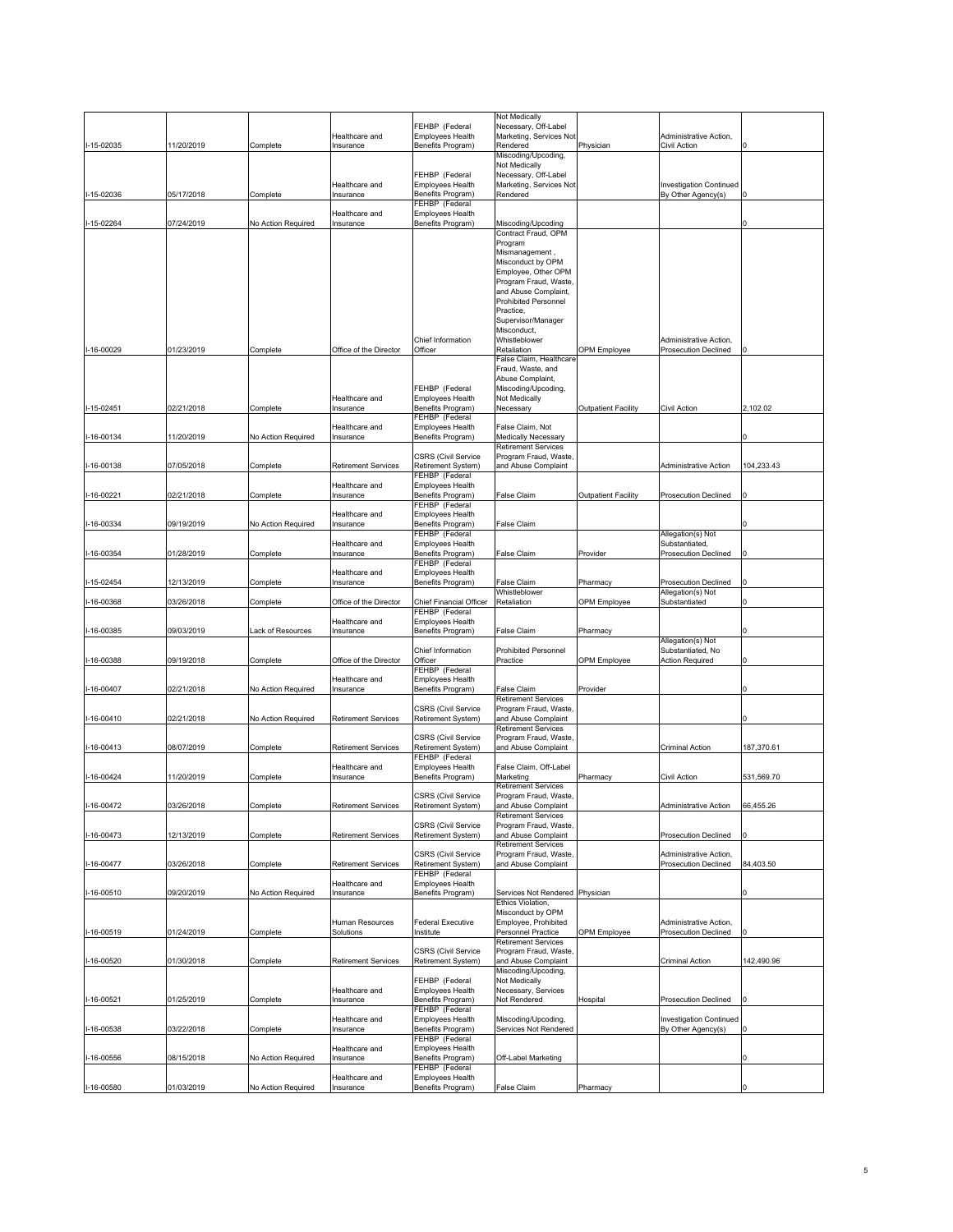|                   |            |                    |                             |                                                  | False Claim,                                          |                       |                                                      |            |
|-------------------|------------|--------------------|-----------------------------|--------------------------------------------------|-------------------------------------------------------|-----------------------|------------------------------------------------------|------------|
|                   |            |                    |                             | FEHBP (Federal                                   | Miscoding/Upcoding,                                   |                       |                                                      |            |
|                   |            |                    | Healthcare and              | <b>Employees Health</b>                          | Not Medically                                         |                       |                                                      |            |
| I-16-00589        | 06/14/2019 | Complete           | Insurance                   | Benefits Program)                                | Necessary                                             |                       | Criminal Action                                      |            |
|                   |            |                    |                             | <b>CSRS (Civil Service</b>                       | Retirement Services<br>Program Fraud, Waste,          |                       | Allegation(s) Not                                    |            |
| -16-00597         | 04/25/2019 | Complete           | <b>Retirement Services</b>  | Retirement System)                               | and Abuse Complaint                                   |                       | Substantiated                                        |            |
|                   |            |                    |                             | FEHBP (Federal                                   |                                                       |                       |                                                      |            |
|                   |            |                    | Healthcare and              | <b>Employees Health</b>                          | False Claim,                                          |                       | <b>Investigation Continued</b>                       |            |
| I-16-00600        | 04/05/2019 | Complete           | Insurance                   | Benefits Program)                                | Miscoding/Upcoding<br>False Claim, Other              | Provider              | By Other Agency(s)                                   |            |
|                   |            |                    |                             | FEHBP (Federal                                   | OPM Program Fraud,                                    |                       |                                                      |            |
|                   |            |                    | Healthcare and              | <b>Employees Health</b>                          | Waste, and Abuse                                      |                       |                                                      |            |
| 16-00601          | 08/14/2018 | Complete           | Insurance                   | Benefits Program)                                | Complaint, Services Not Chiropractor                  |                       | Criminal Action                                      | 311,314.00 |
|                   |            |                    | Healthcare and              | FEHBP (Federal<br>Employees Health               |                                                       | Physician Group       |                                                      |            |
| -16-00612         | 01/30/2018 | Complete           | Insurance                   | Benefits Program)                                | Miscoding/Upcoding                                    | Practice              | Civil Action                                         | 77,687.63  |
|                   |            |                    |                             |                                                  | <b>Retirement Services</b>                            |                       |                                                      |            |
|                   |            |                    |                             | <b>CSRS (Civil Service</b>                       | Program Fraud, Waste                                  |                       |                                                      |            |
| 16-00630          | 09/07/2018 | Complete           | <b>Retirement Services</b>  | Retirement System)                               | and Abuse Complaint<br><b>Retirement Services</b>     |                       | <b>Prosecution Declined</b>                          |            |
|                   |            |                    |                             | <b>CSRS (Civil Service</b>                       | Program Fraud, Waste                                  |                       |                                                      |            |
| -16-00631         | 04/01/2019 | Complete           | <b>Retirement Services</b>  | Retirement System)                               | and Abuse Complaint                                   |                       | <b>Prosecution Declined</b>                          |            |
|                   |            |                    |                             |                                                  | <b>Retirement Services</b>                            |                       |                                                      |            |
| 16-00634          | 01/10/2018 | No Action Required | <b>Retirement Services</b>  | <b>CSRS (Civil Service</b><br>Retirement System) | Program Fraud, Waste,<br>and Abuse Complaint          |                       |                                                      |            |
|                   |            |                    |                             | FEHBP (Federal                                   |                                                       |                       |                                                      |            |
|                   |            |                    | Healthcare and              | <b>Employees Health</b>                          |                                                       |                       |                                                      |            |
| -16-00651         | 11/26/2019 | Complete           | Insurance                   | Benefits Program)                                | Miscoding/Upcoding                                    |                       | <b>Prosecution Declined</b>                          |            |
|                   |            |                    | Healthcare and              | FEHBP (Federal<br>Employees Health               |                                                       |                       |                                                      |            |
| -16-00658         | 12/13/2019 | Complete           | Insurance                   | Benefits Program)                                | Off-Label Marketing                                   |                       | <b>Prosecution Declined</b>                          |            |
|                   |            |                    |                             |                                                  | <b>Retirement Services</b>                            |                       |                                                      |            |
|                   |            |                    |                             | <b>CSRS (Civil Service</b>                       | Program Fraud, Waste,                                 |                       |                                                      |            |
| -16-00676         | 07/03/2018 | Complete           | <b>Retirement Services</b>  | Retirement System)                               | and Abuse Complaint                                   |                       | Criminal Action                                      | 338,313.55 |
|                   |            |                    | Healthcare and              | FEHBP (Federal<br><b>Employees Health</b>        | Doctor Shopper,                                       |                       | Dismissed, Subject                                   |            |
| 16-00692          | 03/27/2018 | Complete           | Insurance                   | Benefits Program)                                | <b>Identity Theft</b>                                 | Enrollee/Member       | Deceased                                             |            |
|                   |            |                    |                             |                                                  | <b>Retirement Services</b>                            |                       |                                                      |            |
|                   |            |                    |                             |                                                  | Program Fraud, Waste,                                 |                       |                                                      |            |
| -16-00696         | 01/11/2018 | Complete           | <b>Retirement Services</b>  | CSRS & FERS<br>FEHBP (Federal                    | and Abuse Complaint<br>Miscoding/Upcoding,            |                       | Criminal Action                                      | 30,456.62  |
|                   |            |                    | Healthcare and              | Employees Health                                 | Not Medically                                         |                       |                                                      |            |
| -16-00711         | 01/25/2019 | Lack of Resources  | Insurance                   | Benefits Program)                                | Necessary                                             |                       |                                                      |            |
|                   |            |                    |                             | FEHBP (Federal                                   |                                                       |                       |                                                      |            |
| 17-00026          | 09/16/2019 |                    | Healthcare and<br>Insurance | <b>Employees Health</b><br>Benefits Program)     | False Claim, Kickback<br>Off-Label Marketing          | Drug Manufacturer     |                                                      |            |
|                   |            | No Action Required |                             | FEHBP (Federal                                   |                                                       |                       |                                                      |            |
|                   |            |                    | Healthcare and              | <b>Employees Health</b>                          | Not Medically                                         |                       |                                                      |            |
| -17-00029         | 11/25/2019 | Lack of Resources  | Insurance                   | Benefits Program)                                | Necessary                                             |                       |                                                      |            |
|                   |            |                    |                             | <b>CSRS (Civil Service</b>                       | <b>Retirement Services</b><br>Program Fraud, Waste,   |                       | Prosecution Declined,                                |            |
| -17-00031         | 01/28/2019 | Complete           | <b>Retirement Services</b>  | Retirement System)                               | and Abuse Complaint                                   |                       | Subject Deceased                                     |            |
|                   |            |                    |                             | <b>CSRS (Civil Service</b>                       |                                                       |                       |                                                      |            |
| I-17-00038        | 11/20/2019 | Complete           | <b>Retirement Services</b>  | Retirement System)                               | <b>Eligibility Issue</b>                              |                       | <b>Prosecution Declined</b>                          | 155,302.48 |
|                   |            |                    |                             | FEHBP (Federal                                   | Miscoding/Upcoding,<br>Not Medically                  |                       |                                                      |            |
| -17-00059         | 01/28/2019 | Complete           | Healthcare and<br>Insurance | Employees Health<br>Benefits Program)            | Necessary                                             |                       | <b>Prosecution Declined</b>                          |            |
|                   |            |                    |                             |                                                  | <b>Retirement Services</b>                            |                       |                                                      |            |
|                   |            |                    |                             | <b>CSRS (Civil Service</b>                       | Program Fraud, Waste,                                 |                       |                                                      |            |
| -17-00069         | 08/31/2018 | Complete           | <b>Retirement Services</b>  | Retirement System)                               | and Abuse Complaint<br><b>Retirement Services</b>     |                       | Criminal Action                                      |            |
|                   |            |                    |                             | <b>CSRS (Civil Service</b>                       | Program Fraud, Waste,                                 |                       |                                                      |            |
| -17-00075         | 02/20/2018 | Complete           | <b>Retirement Services</b>  | Retirement System)                               | and Abuse Complaint                                   |                       | Administrative Action                                | 42,234.45  |
|                   |            |                    |                             | FEHBP (Federal                                   | Miscoding/Upcoding,                                   |                       |                                                      |            |
|                   |            | No Action Required | Healthcare and              | Employees Health<br>Benefits Program)            | Not Medically<br>Necessary                            |                       |                                                      |            |
| -17-00086         | 01/23/2018 |                    | Insurance                   | Facilities, Security &                           |                                                       |                       |                                                      |            |
|                   |            |                    |                             | Emergency                                        |                                                       |                       | Issue Resolved, No                                   |            |
| $-17 - 00114$     | 05/27/2018 | Complete           | Office of the Director      | Management                                       | Contract Fraud                                        | <b>OPM Contractor</b> | <b>Action Required</b>                               |            |
|                   |            |                    | Healthcare and              | FEHBP (Federal<br><b>Employees Health</b>        | <b>Billing Dispute, False</b>                         |                       |                                                      |            |
| I-17-00117        | 08/14/2018 | Complete           | Insurance                   | Benefits Program)                                | Claim                                                 | Physical Therapy      | <b>Prosecution Declined</b>                          | O          |
|                   |            |                    |                             | FERS (Federal                                    |                                                       |                       |                                                      |            |
|                   |            |                    |                             | <b>Employees Retirement</b>                      |                                                       |                       |                                                      |            |
| I-17-00123        | 06/18/2018 | Complete           | <b>Retirement Services</b>  | System)<br><b>CSRS (Civil Service</b>            | <b>Eligibility Issue</b>                              |                       | Prosecution Declined                                 |            |
| <b>I-17-00131</b> | 01/03/2018 | No Action Required | <b>Retirement Services</b>  | Retirement System)                               | Theft                                                 |                       |                                                      |            |
|                   |            |                    |                             | FEHBP (Federal                                   |                                                       |                       |                                                      |            |
|                   |            |                    | Healthcare and              | Employees Health                                 |                                                       |                       | Allegation(s) Not                                    |            |
| I-17-00138        | 06/18/2018 | Complete           | Insurance                   | Benefits Program)                                | <b>Enrollment Eligibility</b><br>False Claim, Other   | Enrollee/Member       | Substantiated                                        |            |
|                   |            |                    |                             |                                                  | OPM Program Fraud,                                    |                       |                                                      |            |
|                   |            |                    |                             | FEHBP (Federal                                   | Waste, and Abuse                                      |                       |                                                      |            |
|                   |            |                    | Healthcare and              | Employees Health                                 | Complaint,                                            |                       |                                                      |            |
| I-17-00146        | 02/19/2019 | Complete           | Insurance                   | Benefits Program)                                | Miscoding/Upcoding,<br><b>Retirement Services</b>     | Provider              | Civil Action                                         | 1,822.79   |
|                   |            |                    |                             | <b>CSRS (Civil Service</b>                       | Program Fraud, Waste,                                 |                       |                                                      |            |
| I-17-00154        | 05/16/2018 | Complete           | <b>Retirement Services</b>  | Retirement System)                               | and Abuse Complaint                                   |                       | Subject Deceased                                     |            |
|                   |            |                    |                             | FEHBP (Federal                                   |                                                       |                       |                                                      |            |
| I-17-00157        | 12/11/2019 | No Action Required | Healthcare and<br>Insurance | Employees Health<br>Benefits Program)            | Off-Label Marketing                                   |                       |                                                      | 13,021.22  |
|                   |            |                    |                             |                                                  |                                                       |                       |                                                      |            |
|                   |            |                    |                             | FEHBP (Federal                                   |                                                       |                       |                                                      |            |
|                   |            |                    | Healthcare and              | Employees Health                                 | Not Medically                                         |                       |                                                      |            |
| I-17-00160        | 09/11/2018 | No Action Required | Insurance                   | Benefits Program)                                | Necessary                                             |                       |                                                      |            |
|                   |            |                    |                             | FEHBP (Federal                                   |                                                       |                       |                                                      |            |
|                   |            |                    | Healthcare and              | <b>Employees Health</b>                          |                                                       |                       |                                                      |            |
| I-17-00163        | 04/24/2019 | Complete           | Insurance                   | Benefits Program)<br>FEHBP (Federal              | False Claim<br>False Claim,                           | Provider              | Prosecution Declined                                 |            |
| I-17-00172        | 0/15/2019  | Complete           | Healthcare and<br>Insurance | <b>Employees Health</b><br>Benefits Program)     | Miscoding/Upcoding,<br>Services Not Rendered Provider |                       | <b>Investigation Continued</b><br>By Other Agency(s) |            |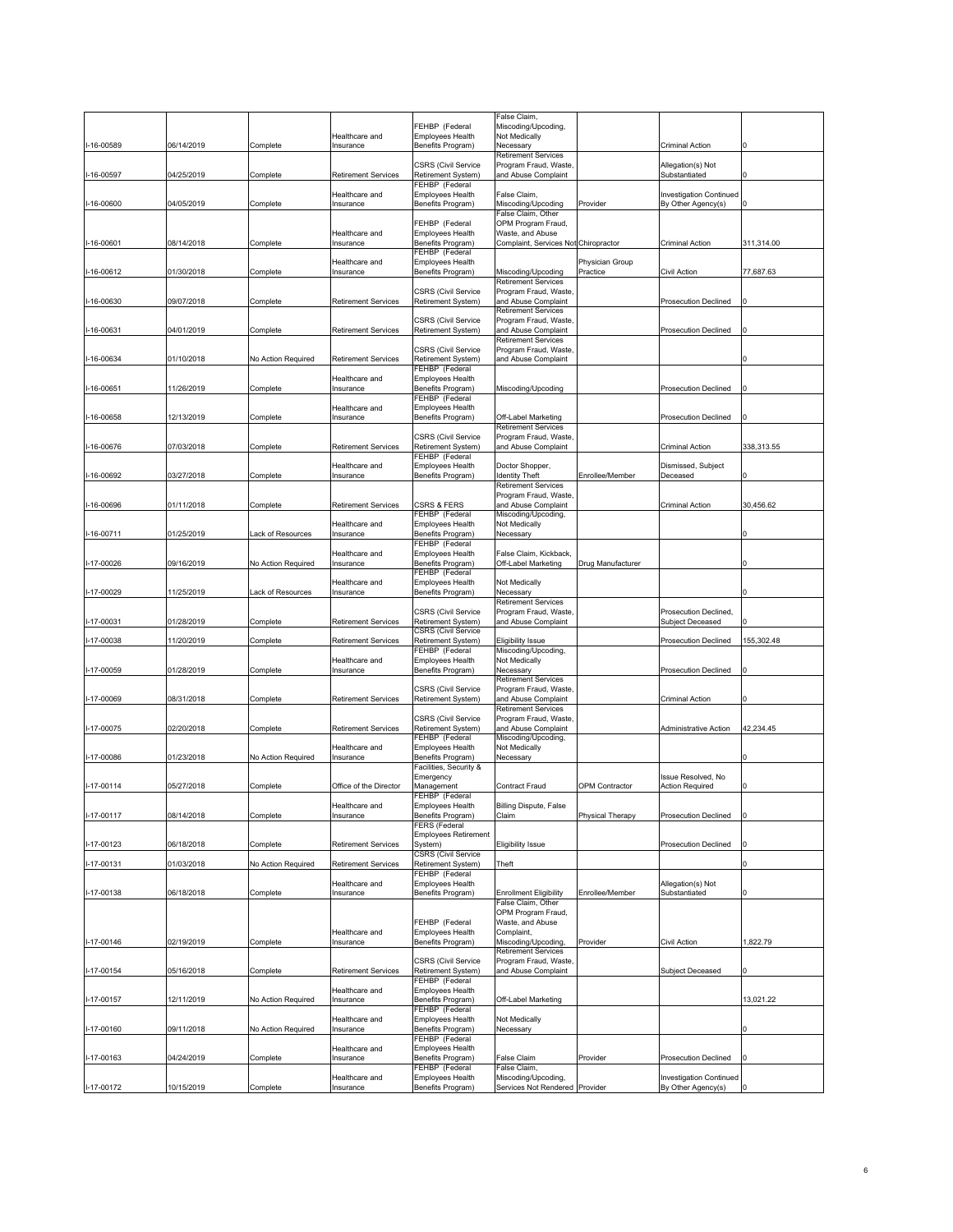|            |            |                    |                                                     | FEHBP (Federal                                   |                                                    |                             |                                                  |                |
|------------|------------|--------------------|-----------------------------------------------------|--------------------------------------------------|----------------------------------------------------|-----------------------------|--------------------------------------------------|----------------|
|            |            |                    | Healthcare and                                      | <b>Employees Health</b>                          |                                                    |                             |                                                  |                |
| I-17-00174 | 06/13/2018 | No Action Required | Insurance                                           | Benefits Program)                                | <b>False Claim</b>                                 |                             |                                                  |                |
|            |            |                    |                                                     | FEHBP (Federal                                   |                                                    |                             |                                                  |                |
|            |            |                    | Healthcare and                                      | <b>Employees Health</b>                          | Contract Fraud, False                              |                             |                                                  |                |
| I-17-00188 | 08/21/2019 | Complete           | Insurance                                           | Benefits Program)                                | Claim                                              | Provider                    | Civil Action                                     | 8,156.90       |
|            |            |                    |                                                     |                                                  | <b>Retirement Services</b>                         |                             |                                                  |                |
|            |            |                    |                                                     | <b>CSRS (Civil Service</b>                       | Program Fraud, Waste                               |                             | Administrative Action,                           |                |
| I-17-00205 | 1/21/2019  | Complete           | <b>Retirement Services</b>                          | Retirement System)                               | and Abuse Complaint                                |                             | Prosecution Declined                             | 79,482.20      |
|            |            |                    |                                                     |                                                  | <b>Retirement Services</b>                         |                             |                                                  |                |
|            |            |                    |                                                     | <b>CSRS (Civil Service</b>                       | Program Fraud, Waste,                              |                             |                                                  |                |
| I-17-00206 | 08/30/2019 | ack of Resources   | <b>Retirement Services</b>                          | Retirement System)                               | and Abuse Complaint                                |                             |                                                  |                |
|            |            |                    | Healthcare and                                      | FEHBP (Federal<br><b>Employees Health</b>        |                                                    |                             |                                                  |                |
| I-17-00218 | 08/31/2018 | No Action Required | Insurance                                           | Benefits Program)                                | Services Not Rendered                              |                             |                                                  |                |
|            |            |                    |                                                     | FEHBP (Federal                                   |                                                    |                             |                                                  |                |
|            |            |                    | Healthcare and                                      | Employees Health                                 |                                                    |                             |                                                  |                |
| I-17-00219 | 10/17/2018 | Complete           | Insurance                                           | Benefits Program)                                | False Claim                                        |                             | Criminal Action                                  | 37,819.79      |
|            |            |                    |                                                     |                                                  | False Claim, Other                                 |                             |                                                  |                |
|            |            |                    |                                                     | FEHBP (Federal                                   | OPM Program Fraud,                                 |                             |                                                  |                |
|            |            |                    | Healthcare and                                      | Employees Health                                 | Waste, and Abuse                                   |                             |                                                  |                |
| I-17-00220 | 08/01/2018 | Complete           | Insurance                                           | Benefits Program)                                | Complaint, Services Not                            |                             | Criminal Action                                  |                |
|            |            |                    |                                                     | FEHBP (Federal                                   |                                                    |                             |                                                  |                |
| I-17-00229 | 02/21/2018 |                    | Healthcare and                                      | <b>Employees Health</b>                          | Miscoding/Upcoding                                 | Physician Group<br>Practice | Civil Action                                     | 125,065.81     |
|            |            | Complete           | Insurance                                           | Benefits Program)                                | Misconduct by OPM                                  |                             |                                                  |                |
|            |            |                    |                                                     |                                                  | Employee, Theft, Travel                            |                             |                                                  |                |
|            |            |                    |                                                     |                                                  | or Purchase Card                                   |                             | Administrative Action.                           |                |
| I-17-00233 | 07/23/2018 | Complete           | <b>Employee Services</b>                            | OPM Human Resources Misuse                       |                                                    | OPM Employee                | <b>Prosecution Declined</b>                      |                |
|            |            |                    |                                                     |                                                  | Retirement Services                                |                             |                                                  |                |
|            |            |                    |                                                     | <b>CSRS (Civil Service</b>                       | Program Fraud, Waste                               |                             |                                                  |                |
| I-17-00238 | 04/13/2018 | Complete           | <b>Retirement Services</b>                          | Retirement System)                               | and Abuse Complaint                                |                             | Criminal Action                                  | 96,516.00      |
|            |            |                    |                                                     | FEHBP (Federal                                   |                                                    |                             |                                                  |                |
|            |            |                    | Healthcare and                                      | Employees Health                                 |                                                    |                             |                                                  |                |
| I-17-00242 | 06/18/2018 | Complete           | Insurance                                           | Benefits Program)                                | False Claim                                        | Provider                    | Civil Action                                     | 9,704.82       |
|            |            |                    |                                                     |                                                  | <b>Retirement Services</b>                         |                             |                                                  |                |
| I-17-00247 | 10/23/2019 | Complete           | <b>Retirement Services</b>                          | <b>CSRS (Civil Service</b><br>Retirement System) | Program Fraud, Waste<br>and Abuse Complaint        |                             | <b>Prosecution Declined</b>                      | 148,471.19     |
|            |            |                    |                                                     |                                                  | <b>Retirement Services</b>                         |                             |                                                  |                |
|            |            |                    |                                                     | <b>CSRS (Civil Service</b>                       | Program Fraud, Waste,                              |                             |                                                  |                |
| I-17-00254 | 11/21/2019 | Complete           | <b>Retirement Services</b>                          | Retirement System)                               | and Abuse Complaint                                |                             | Criminal Action                                  | 71,701.13      |
|            |            |                    |                                                     | FEHBP (Federal                                   |                                                    |                             |                                                  |                |
|            |            |                    | Healthcare and                                      | Employees Health                                 |                                                    |                             |                                                  |                |
| I-17-00258 | 06/14/2019 | Complete           | Insurance                                           | Benefits Program)                                | <b>False Claim</b>                                 | Provider                    | Civil Action                                     | 2,069.36       |
|            |            |                    |                                                     |                                                  | False Claim, Other                                 |                             |                                                  |                |
|            |            |                    |                                                     | FEHBP (Federal                                   | OPM Program Fraud,                                 |                             |                                                  |                |
|            |            |                    | Healthcare and                                      | Employees Health                                 | Waste, and Abuse                                   |                             |                                                  |                |
| I-17-00259 | 11/20/2018 | No Action Required | Insurance                                           | Benefits Program)                                | Complaint, Services Not Family Care                |                             |                                                  | 1,640.62       |
|            |            |                    |                                                     | <b>CSRS (Civil Service</b>                       | <b>Retirement Services</b><br>Program Fraud, Waste |                             |                                                  |                |
| I-17-00260 | 04/26/2019 | Complete           | <b>Retirement Services</b>                          | Retirement System)                               | and Abuse Complaint                                |                             | <b>Prosecution Declined</b>                      |                |
|            |            |                    |                                                     |                                                  | <b>Retirement Services</b>                         |                             |                                                  |                |
|            |            |                    |                                                     | <b>CSRS (Civil Service</b>                       | Program Fraud, Waste                               |                             |                                                  |                |
| I-17-00261 | 11/21/2019 | Complete           | <b>Retirement Services</b>                          | Retirement System)                               | and Abuse Complaint                                |                             | <b>Prosecution Declined</b>                      |                |
|            |            |                    |                                                     | FEHBP (Federal                                   |                                                    |                             |                                                  |                |
|            |            |                    | Healthcare and                                      | Employees Health                                 | Not Medically                                      |                             |                                                  |                |
| I-17-00265 | 01/25/2019 | No Action Required | Insurance                                           | Benefits Program)                                | Necessary                                          | Psychiatric                 |                                                  |                |
|            |            |                    |                                                     | FERS (Federal                                    | <b>Retirement Services</b>                         |                             |                                                  |                |
|            |            |                    |                                                     | <b>Employees Retirement</b>                      | Program Fraud, Waste,                              |                             |                                                  |                |
| I-17-00274 | 04/10/2019 | Complete           | <b>Retirement Services</b>                          | System)                                          | and Abuse Complaint                                |                             | Criminal Action                                  | 37,317.69      |
|            |            |                    |                                                     |                                                  | <b>Retirement Services</b>                         |                             |                                                  |                |
| I-17-00281 | 12/11/2019 | Complete           | <b>Retirement Services</b>                          | <b>CSRS (Civil Service</b><br>Retirement System) | Program Fraud, Waste,<br>and Abuse Complaint       |                             | <b>Prosecution Declined</b>                      | 30,095.16      |
|            |            |                    |                                                     | FEHBP (Federal                                   |                                                    |                             |                                                  |                |
|            |            |                    | Healthcare and                                      | Employees Health                                 |                                                    |                             |                                                  |                |
| I-17-00288 | 11/22/2019 | Complete           | Insurance                                           | Benefits Program)                                | False Claim                                        | Provider                    | Criminal Action                                  | 3,462.93       |
|            |            |                    |                                                     |                                                  | <b>Retirement Services</b>                         |                             |                                                  |                |
|            |            |                    |                                                     | <b>CSRS (Civil Service</b>                       | Program Fraud, Waste                               |                             | Dismissed, Statute Of                            |                |
| I-18-00005 | 05/10/2019 | Complete           | <b>Retirement Services</b>                          | Retirement System)                               | and Abuse Complaint                                |                             | Limitations                                      |                |
|            |            |                    |                                                     | FEHBP (Federal                                   |                                                    |                             |                                                  |                |
|            |            |                    | Healthcare and                                      | <b>Employees Health</b>                          |                                                    |                             |                                                  |                |
| I-18-00006 | 10/02/2019 | Complete           | Insurance                                           | Benefits Program)                                | False Claim, Kickback Provider                     |                             | <b>Prosecution Declined</b>                      | l <sub>0</sub> |
|            |            |                    |                                                     |                                                  | Misconduct by OPM                                  |                             |                                                  |                |
|            |            |                    |                                                     |                                                  | Employee, Other OPM<br>Program Fraud, Waste        |                             | Administrative Action,                           |                |
| I-18-00013 | 11/21/2019 | Complete           | National Background<br><b>Investigations Bureau</b> | Background<br>Investigation                      | and Abuse Complaint                                | OPM Employee                | <b>Criminal Action</b>                           | 0.00           |
|            |            |                    |                                                     | FEHBP (Federal                                   |                                                    |                             |                                                  |                |
|            |            |                    | Healthcare and                                      | <b>Employees Health</b>                          | Miscoding/Upcoding,                                |                             |                                                  |                |
| I-18-00024 | 09/28/2018 | No Action Required | Insurance                                           | Benefits Program)                                | Services Not Rendered                              |                             |                                                  |                |
|            |            |                    |                                                     | FEHBP (Federal                                   | Kickback,                                          |                             |                                                  |                |
|            |            |                    | Healthcare and                                      | Employees Health                                 | Miscoding/Upcoding,                                |                             |                                                  |                |
| I-18-00025 |            |                    |                                                     |                                                  |                                                    |                             |                                                  |                |
| I-18-00037 | 09/28/2018 | No Action Required | Insurance                                           | Benefits Program)                                | Services Not Rendered                              |                             |                                                  |                |
|            |            |                    |                                                     |                                                  | Misconduct by OPM                                  |                             |                                                  |                |
|            | 07/25/2018 | Complete           | <b>Retirement Services</b>                          | Disability                                       | Employee                                           | OPM Employee                | Administrative Action                            |                |
|            |            |                    |                                                     | FEHBP (Federal                                   |                                                    |                             |                                                  |                |
|            |            |                    | Healthcare and                                      | Employees Health                                 |                                                    |                             |                                                  |                |
| I-18-00040 | 09/24/2019 | ack of Resources   | Insurance                                           | Benefits Program)                                | False Claim                                        | Provider                    |                                                  |                |
|            |            |                    |                                                     |                                                  | <b>Retirement Services</b><br>Program Fraud, Waste |                             |                                                  |                |
| 18-00043   | 05/17/2018 | Complete           | <b>Retirement Services</b>                          | <b>CSRS &amp; FERS</b>                           | and Abuse Complaint                                |                             | Prosecution Declined                             |                |
|            |            |                    |                                                     | FEHBP (Federal                                   |                                                    |                             |                                                  |                |
|            |            |                    | Healthcare and                                      | Employees Health                                 |                                                    |                             |                                                  |                |
| I-18-00044 | 08/09/2019 | ack of Resources   | Insurance                                           | Benefits Program)                                | Services Not Rendered Hospital                     |                             |                                                  |                |
|            |            |                    |                                                     | FEHBP (Federal                                   |                                                    |                             |                                                  |                |
|            |            |                    | Healthcare and                                      | Employees Health                                 |                                                    |                             |                                                  |                |
| 18-00045   | 09/04/2019 | Complete           | Insurance                                           | Benefits Program)                                | <b>Enrollment Eligibility</b>                      | Enrollee/Member             | Administrative Action                            | 937,875.32     |
|            |            |                    |                                                     |                                                  | <b>Retirement Services</b>                         |                             |                                                  |                |
|            |            |                    |                                                     | <b>CSRS (Civil Service</b>                       | Program Fraud, Waste,                              |                             | Administrative Action,                           |                |
| -18-00048  | 09/19/2018 | Complete           | <b>Retirement Services</b>                          | Retirement System)                               | and Abuse Complaint                                |                             | Criminal Action                                  | 79,401.00      |
|            |            |                    |                                                     |                                                  | Retirement Services                                |                             |                                                  |                |
| I-18-00060 | 11/21/2019 | Complete           | <b>Retirement Services</b>                          | <b>CSRS (Civil Service</b><br>Retirement System) | Program Fraud, Waste<br>and Abuse Complaint        |                             | Administrative Action,<br><b>Criminal Action</b> | 98,738.19      |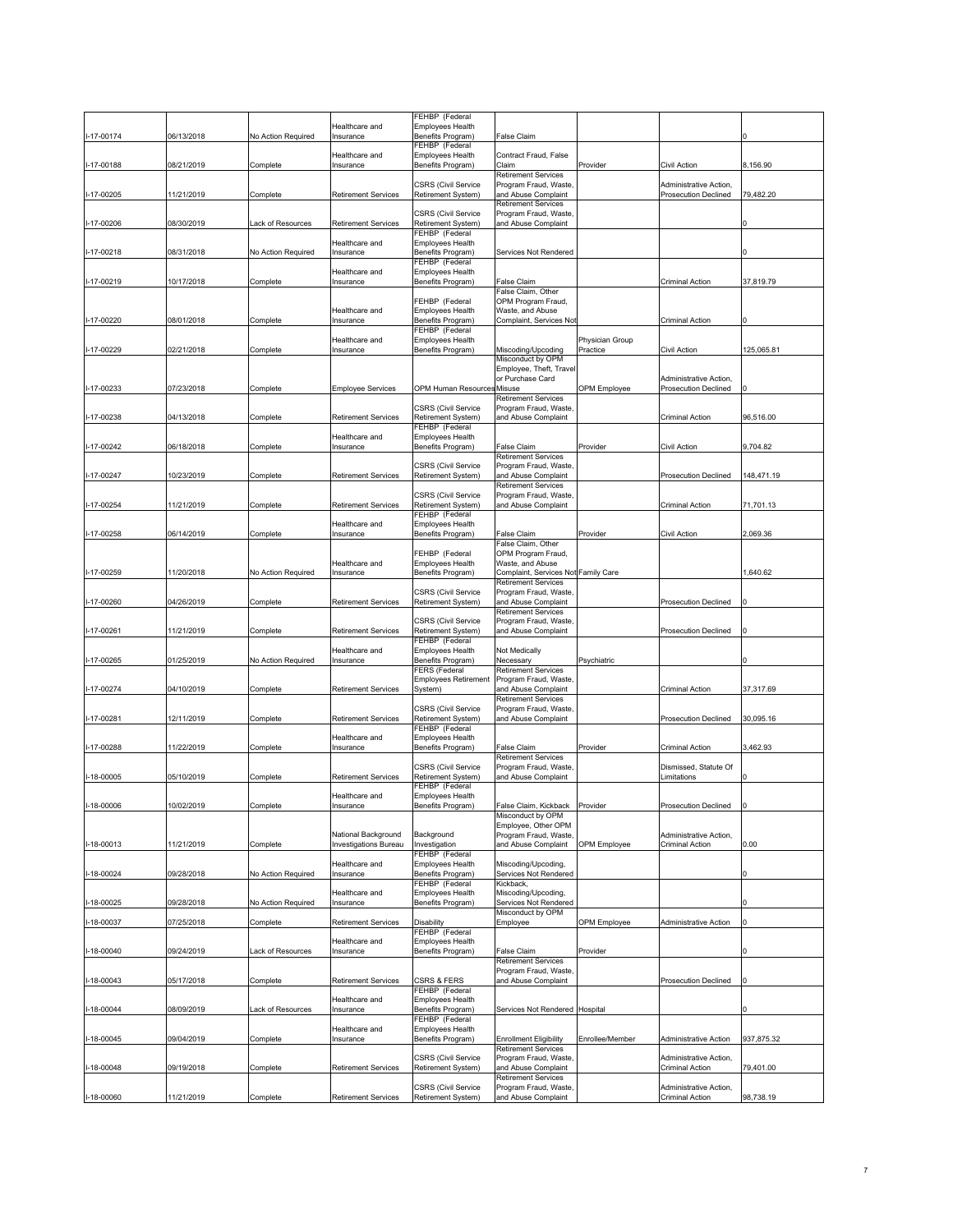|               |            |                    |                             | FEHBP (Federal                                          |                                                     |                                |                                |              |
|---------------|------------|--------------------|-----------------------------|---------------------------------------------------------|-----------------------------------------------------|--------------------------------|--------------------------------|--------------|
|               |            |                    | Healthcare and              | Employees Health                                        |                                                     |                                |                                |              |
| -18-00063     | 11/18/2019 | Complete           | Insurance                   | Benefits Program)                                       | <b>Enrollment Eligibility</b>                       | Enrollee/Member                | Criminal Action                |              |
|               |            |                    |                             | <b>CSRS (Civil Service</b>                              | Retirement Services<br>Program Fraud, Waste         |                                |                                |              |
| I-18-00072    | 07/31/2018 | Complete           | <b>Retirement Services</b>  | Retirement System)                                      | and Abuse Complaint                                 |                                | Administrative Action          | 36,811.23    |
|               |            |                    |                             | FEHBP (Federal                                          |                                                     |                                |                                |              |
|               |            |                    | Healthcare and              | Employees Health                                        |                                                     |                                |                                |              |
| I-18-00077    | 06/28/2019 | No Action Required | Insurance                   | Benefits Program)                                       | Miscoding/Upcoding                                  |                                |                                |              |
|               |            |                    | Healthcare and              | FEHBP (Federal<br><b>Employees Health</b>               |                                                     |                                |                                |              |
| I-18-00079    | 08/15/2019 | ack of Resources   | Insurance                   | Benefits Program)                                       | False Claim, Kickback                               | Provider                       |                                |              |
|               |            |                    |                             | FEHBP (Federal                                          |                                                     |                                |                                |              |
|               |            |                    | Healthcare and              | <b>Employees Health</b>                                 |                                                     |                                |                                |              |
| I-18-00081    | 07/25/2018 | No Action Required | Insurance                   | Benefits Program)                                       | <b>Enrollment Eligibility</b>                       | Enrollee/Member                |                                |              |
|               |            |                    |                             | FEHBP (Federal                                          | Miscoding/Upcoding,                                 |                                |                                |              |
| I-18-00084    | 08/06/2019 | ack of Resources   | Healthcare and<br>Insurance | Employees Health<br>Benefits Program)                   | Not Medically<br>Necessarv                          | aboratory                      |                                |              |
|               |            |                    |                             | FEHBP (Federal                                          |                                                     |                                |                                |              |
|               |            |                    | Healthcare and              | Employees Health                                        |                                                     |                                |                                |              |
| -18-00085     | 07/09/2018 | Complete           | Insurance                   | Benefits Program)                                       | Unbundling                                          |                                | Administrative Action          | 1,599.27     |
|               |            |                    |                             | FEHBP (Federal<br><b>Employees Health</b>               |                                                     |                                |                                |              |
| -18-00086     | 08/06/2019 | ack of Resources   | Healthcare and<br>Insurance | Benefits Program)                                       | <b>Billing Dispute</b>                              | Pharmacy                       |                                |              |
|               |            |                    |                             |                                                         | Supervisor/Manager                                  |                                | Allegation(s) Not              |              |
| $-18 - 00091$ | 08/08/2019 | Complete           | <b>Employee Services</b>    | Pay & Leave                                             | Misconduct                                          | OPM Employee                   | Substantiated                  |              |
|               |            |                    |                             | FEHBP (Federal                                          |                                                     |                                |                                |              |
|               |            |                    | Healthcare and              | <b>Employees Health</b>                                 |                                                     |                                |                                |              |
| I-18-00097    | 10/05/2018 | No Action Required | Insurance                   | Benefits Program)<br>FEHBP (Federal                     | Pill Mill/Drug Diversion<br>Miscoding/Upcoding,     | Physician                      |                                |              |
|               |            |                    | Healthcare and              | <b>Employees Health</b>                                 | Not Medically                                       |                                |                                |              |
| I-18-00103    | 12/13/2019 | Complete           | Insurance                   | Benefits Program)                                       | Necessary                                           |                                | <b>Prosecution Declined</b>    |              |
|               |            |                    |                             | FEHBP (Federal                                          |                                                     |                                |                                |              |
|               |            |                    | Healthcare and<br>Insurance | Employees Health                                        |                                                     |                                |                                |              |
| I-18-00110    | 11/21/2019 | ack of Resources   |                             | Benefits Program)<br>FEHBP (Federal                     | False Claim, Kickback                               | Pharmacy                       |                                |              |
|               |            |                    | Healthcare and              | <b>Employees Health</b>                                 |                                                     |                                |                                |              |
| I-18-00116    | 07/17/2019 | Complete           | Insurance                   | Benefits Program)                                       | Carrier Admin Issue                                 |                                | Criminal Action                | 5,577.65     |
|               |            |                    |                             | FEHBP (Federal                                          |                                                     |                                |                                |              |
| I-18-00125    | 04/18/2019 | Complete           | Healthcare and<br>Insurance | Employees Health<br>Benefits Program)                   | <b>False Claim</b>                                  | Provider                       | Civil Action                   | 14,549.99    |
|               |            |                    |                             | FEHBP (Federal                                          |                                                     |                                |                                |              |
|               |            |                    | Healthcare and              | <b>Employees Health</b>                                 | False Claim, Services                               | <b>Rehabilitation Facility</b> |                                |              |
| I-18-00158    | 09/25/2019 | ack of Resources   | Insurance                   | Benefits Program)                                       | Not Rendered                                        | (Sober Homes)                  |                                |              |
|               |            |                    |                             | FEHBP (Federal                                          |                                                     |                                |                                |              |
| -18-00205     | 02/19/2019 |                    | Healthcare and              | <b>Employees Health</b>                                 |                                                     |                                | <b>Investigation Continued</b> |              |
|               |            | Complete           | Insurance                   | Benefits Program)<br>FEHBP (Federal                     | <b>Enrollment Eligibility</b><br>Healthcare Fraud,  |                                | By Other Agency(s)             |              |
|               |            |                    | Healthcare and              | <b>Employees Health</b>                                 | Waste, and Abuse                                    |                                |                                |              |
| 18-00209      | 11/25/2019 | ack of Resources   | Insurance                   | Benefits Program)                                       | Complaint                                           |                                |                                |              |
|               |            |                    |                             | <b>CSRS (Civil Service</b>                              |                                                     |                                | <b>Investigation Continued</b> |              |
| I-18-00215    | 07/24/2019 | Complete           | <b>Retirement Services</b>  | Retirement System)                                      | Guardian/Conservator                                |                                | By Other Agency(s)             |              |
|               |            |                    |                             | <b>CSRS (Civil Service</b>                              | <b>Retirement Services</b><br>Program Fraud, Waste, |                                |                                |              |
| -18-00241     | 12/10/2019 | Complete           | <b>Retirement Services</b>  | Retirement System)                                      | and Abuse Complaint                                 |                                | Criminal Action                | 566,547.00   |
|               |            |                    |                             | Chief Information                                       |                                                     |                                |                                |              |
| 18-00286      | 05/22/2019 | Complete           | Office of the Director      | Officer                                                 | Congressional Inquiry                               |                                | <b>Prosecution Declined</b>    |              |
|               |            |                    | Healthcare and              | FEHBP (Federal<br><b>Employees Health</b>               | False Claim, Off-Label                              |                                |                                |              |
| I-18-00301    | 06/28/2019 | ack of Resources   | Insurance                   | Benefits Program)                                       | Marketing                                           | Drug Manufacturer              |                                |              |
|               |            |                    |                             |                                                         | <b>Retirement Services</b>                          |                                |                                |              |
|               |            |                    |                             | <b>CSRS (Civil Service</b>                              | Program Fraud, Waste                                |                                |                                |              |
| I-18-00323    | 12/10/2019 | Complete           | <b>Retirement Services</b>  | Retirement System)                                      | and Abuse Complaint                                 |                                | Administrative Action          | 55,790.50    |
|               |            |                    |                             |                                                         |                                                     |                                |                                |              |
| 18-00368      | 11/25/2019 |                    |                             | FEHBP (Federal                                          | False Claim, Lack of                                |                                |                                |              |
|               |            |                    | Healthcare and              | <b>Employees Health</b>                                 | Professionalism,                                    |                                |                                |              |
|               |            | ack of Resources.  | Insurance                   | Benefits Program)                                       | Services Not Rendered<br>Misconduct by OPM          | Provider                       |                                |              |
| I-18-00374    | 10/24/2019 | Complete           | OIG                         | Investigations                                          | Employee                                            |                                | Administrative Action          |              |
|               |            |                    |                             | FEHBP (Federal                                          |                                                     |                                |                                |              |
|               |            |                    | Healthcare and              | Employees Health                                        | False Claim,                                        |                                |                                |              |
| -18-00395     | 11/06/2019 | Complete           | Insurance                   | Benefits Program)<br>FEHBP (Federal                     | Miscoding/Upcoding                                  | Pharmacy                       | Administrative Action          | 1,552,829.10 |
|               |            |                    | Healthcare and              | <b>Employees Health</b>                                 |                                                     |                                |                                |              |
| I-18-00396    | 08/06/2019 | ack of Resources   | Insurance                   | Benefits Program)                                       | Off-Label Marketing                                 | Pharmacy                       |                                |              |
|               |            |                    |                             | FEHBP (Federal                                          |                                                     |                                |                                |              |
|               |            |                    | Healthcare and              | Employees Health                                        |                                                     |                                |                                |              |
| I-18-00399    | 01/23/2019 | Complete           | Insurance                   | Benefits Program)                                       | False Claim<br>Misconduct by OPM                    | Pharmacy                       | No Action Required             |              |
|               |            |                    |                             |                                                         | Employee, Theft, Travel                             |                                |                                |              |
|               |            |                    |                             |                                                         | or Purchase Card                                    |                                |                                |              |
| I-18-00476    | 1/21/2019  | Complete           | OIG                         | Audits                                                  | Misuse                                              | OPM Employee                   | Administrative Action          |              |
|               |            |                    | Healthcare and              | FEHBP (Federal                                          |                                                     |                                |                                |              |
| I-18-00497    | 12/10/2019 | Complete           | Insurance                   | Employees Health<br>Benefits Program)                   | Duplicate Claims, False<br>Claim                    | Pharmacy                       | Prosecution Declined           |              |
|               |            |                    |                             |                                                         | Other OPM Program                                   |                                |                                |              |
|               |            |                    |                             |                                                         | Fraud, Waste, and                                   |                                |                                |              |
|               |            |                    |                             |                                                         | Abuse Complaint,                                    |                                |                                |              |
|               | 09/16/2019 | No Action Required | <b>Retirement Services</b>  | Disability                                              | Worker's Compensation<br>Issue                      |                                |                                | 0.00         |
| I-19-00021    |            |                    |                             | FEHBP (Federal                                          | False Claim,                                        |                                |                                |              |
|               |            |                    | Healthcare and              | Employees Health                                        | Miscoding/Upcoding,                                 |                                |                                |              |
| I-19-00028    | 11/21/2019 | ack of Resources   | Insurance                   | Benefits Program)                                       | Services Not Rendered Provider                      |                                |                                |              |
|               |            |                    |                             | Federal Employee                                        |                                                     |                                |                                |              |
|               |            |                    | Healthcare and              | Dental and Vision<br>Insurance Plan                     | Enrollment Eligibility,<br>False Claim, Services    |                                |                                |              |
| I-19-00091    | 08/09/2019 | ack of Resources   | Insurance                   | (FEDVIP)                                                | Not Rendered                                        | Enrollee/Member                |                                |              |
|               |            |                    |                             |                                                         | <b>Retirement Services</b>                          |                                |                                |              |
|               |            |                    |                             | <b>CSRS (Civil Service</b>                              | Program Fraud, Waste                                |                                |                                |              |
| I-19-00111    | 12/06/2019 | Complete           | <b>Retirement Services</b>  | Retirement System)                                      | and Abuse Complaint                                 |                                | Subject Deceased               | 256,870.00   |
| I-19-00136    | 12/06/2019 | Lack of Resources  | Healthcare and              | FEHBP (Federal<br>Employees Health<br>Benefits Program) | False Claim                                         | Provider                       |                                |              |